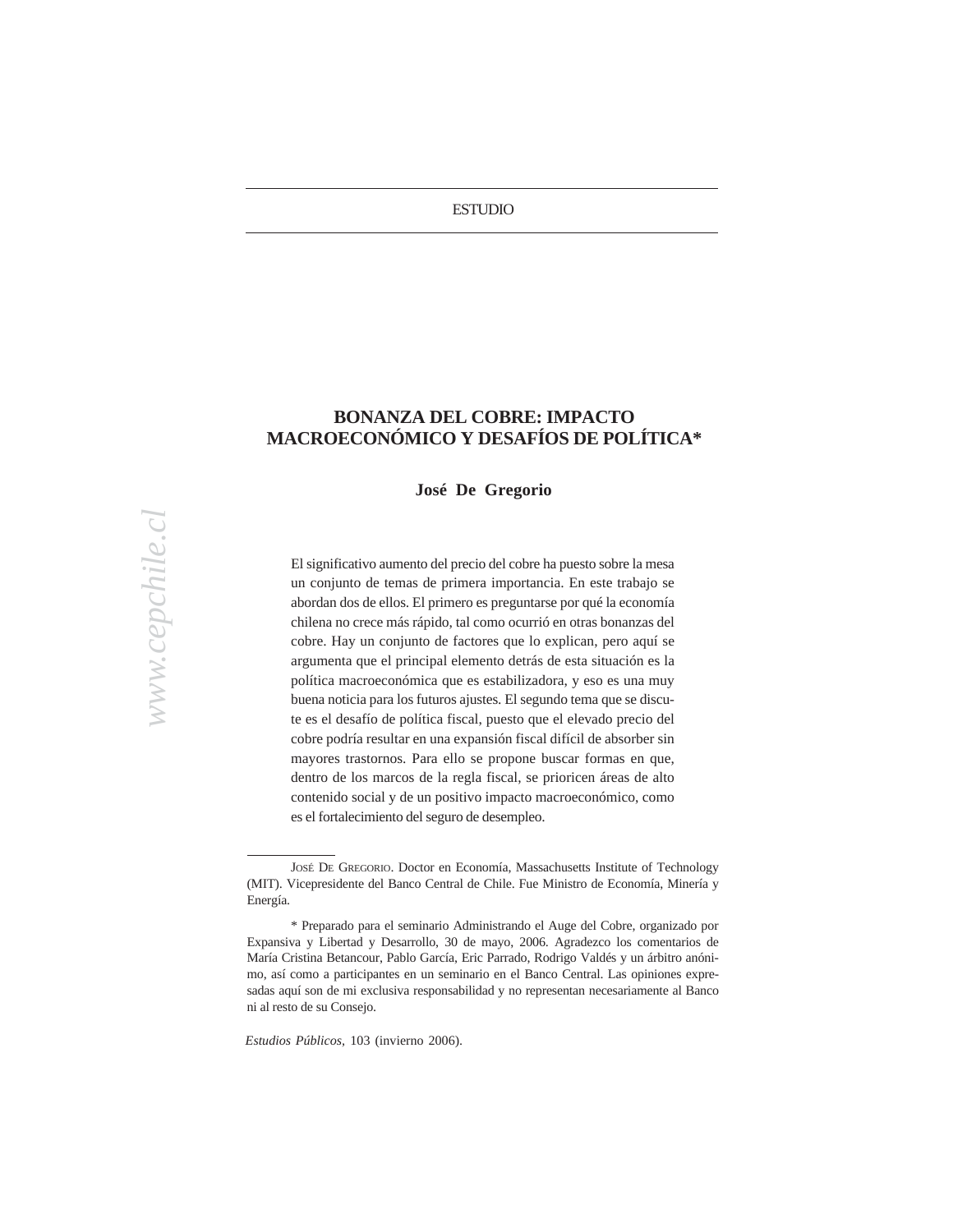government during the 1990s. Moreover, the coalition itself was initially  $\Gamma$ <sub>l</sub> precio del cobre está llegando a niveles record históricos (Figura Nº 1). Después de haber alcanzado en los años 2000-2002 el trienio de menor precio del cobre desde la Gran Depresión, hoy día estamos puntualmente en valores superiores a los máximos promedios anuales históricos<sup>1</sup>. Si lograremos o no batir este récord dependerá de la persistencia del aumento que estamos observando, pero ciertamente, nuestras proyecciones son que en términos reales tendremos el precio promedio anual más alto de los últimos 30 años<sup>2</sup>. Cualquier cosa puede pasar en los años que vienen, y a pesar que el precio del cobre puede seguir aumentando algo más, es razonable pensar que este debiera retroceder. El problema es que no sabemos hasta dónde puede llegar ni cuándo se devolverá y es en este escenario de incertidumbre en el cual debemos hacer nuestras políticas económicas.

economy has slowed somewhat since the coalition's early years in

Este ambiente de bonanza es una muy buena noticia para la economía chilena, y pensar lo contrario es al menos paradójico. A pesar de que podemos enfrentar posibles tensiones sectoriales, debemos aprovechar esta oportunidad para consolidar una política económica que dé estabilidad al país y por esa vía contribuir a mejorar las condiciones de vida de todos  $\frac{1}{2}$  the chilean equation equation equation through the last five years five years five years five years five years five years five years five years five years five years five years five years five years five years f los chilenos.

En esta nota quisiera abordar dos temas. El primero es el de entender por qué nuestra economía está creciendo menos que en el pasado, cuando también se produjeron auges del precio del cobre. El segundo es el de discutir las posibles implicancias de políticas de este auge del cobre.

En mi discusión quisiera remarcar los siguientes puntos:

• La principal razón por la cual la economía chilena no está creciendo al 8 o 9%, como en ciclos pasados de alzas de precios, es que las políticas monetaria, cambiaria y fiscal proveen de un importante elemento estabilizador del ciclo económico<sup>3</sup>. Más allá de eventuales cambios, y si los hay no son muy significativos, en el crecimiento potencial, esto se trata de un resultado muy bueno, pues garantiza

<sup>1</sup> El deflactor utilizado para el precio del cobre es el IPP de EE.UU. Se eligió éste por ser el más representativo de cambios que pudieran enfrentar los costos asociados a la producción de este commodity. Si se usara el IPC de los EE.UU. los precios pre-1990 serían mayores.

<sup>2</sup> El promedio en moneda de hoy desde 1935, incluyendo la proyección del 2006, ha sido 153 US\$c/lb y de los últimos 30 años 132 US\$c/lb*.*

<sup>3</sup> En las expansiones del cobre anteriores el producto creció a 8% y más y por eso se usan estas cifras. Sin embargo, aún hay un margen de crecimiento no explicado y del cual hay evidencia que pueda afirmar con algún grado de rigor de dónde proviene. Pueden ser efectos cíclicos o cambios de tendencia, aunque algo de esto se discute más adelante.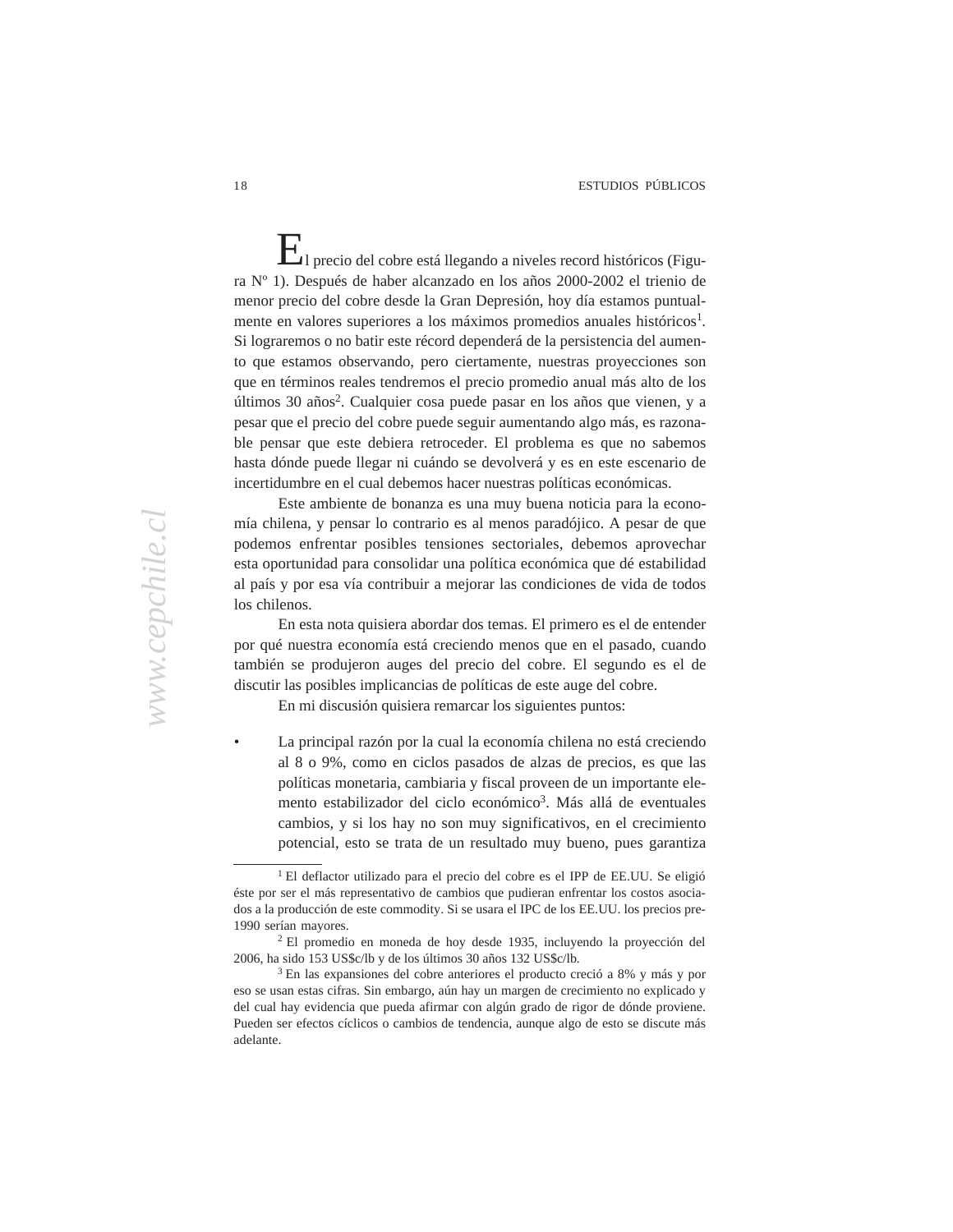

*Fuente*: Comisión Chilena del Cobre.

que cuando la situación externa se revierta, no sufriremos las recesiones a que estábamos acostumbrados en el pasado. Esto ya fue comprobado en los primeros años de esta década.

- La consolidación de este esquema de políticas que genera mayor estabilidad se basa también en la credibilidad que ha conseguido el manejo macroeconómico en el país. Esto aumenta la eficacia de las políticas y reduce los costos del ciclo económico.
	- El régimen de flotación cambiaria ha sido exitoso. Ciertamente tiene costos en términos de volatilidad del peso, la que ha aumentado con respecto al pasado, pero la libre flotación ha evitado incentivar la entrada de capitales de corto plazo que podrían aumentar las presiones cambiarias y ha facilitado el ajuste de la economía a cambios en el escenario externo<sup>4</sup>.
	- La evidencia muestra que la evolución del tipo de cambio real ha sido consistente con la enorme ganancia en términos de intercambio ocurrida en los últimos años y, dadas las condiciones actuales, es difícil pensar que el tipo de cambio real se pueda apreciar adicionalmente de manera significativa.

<sup>4</sup> La volatilidad del tipo de cambio en Chile ha aumentado recientemente, aunque esto ha ocurrido en muchos otros países cuyas monedas flotan desde hace mucho tiempo.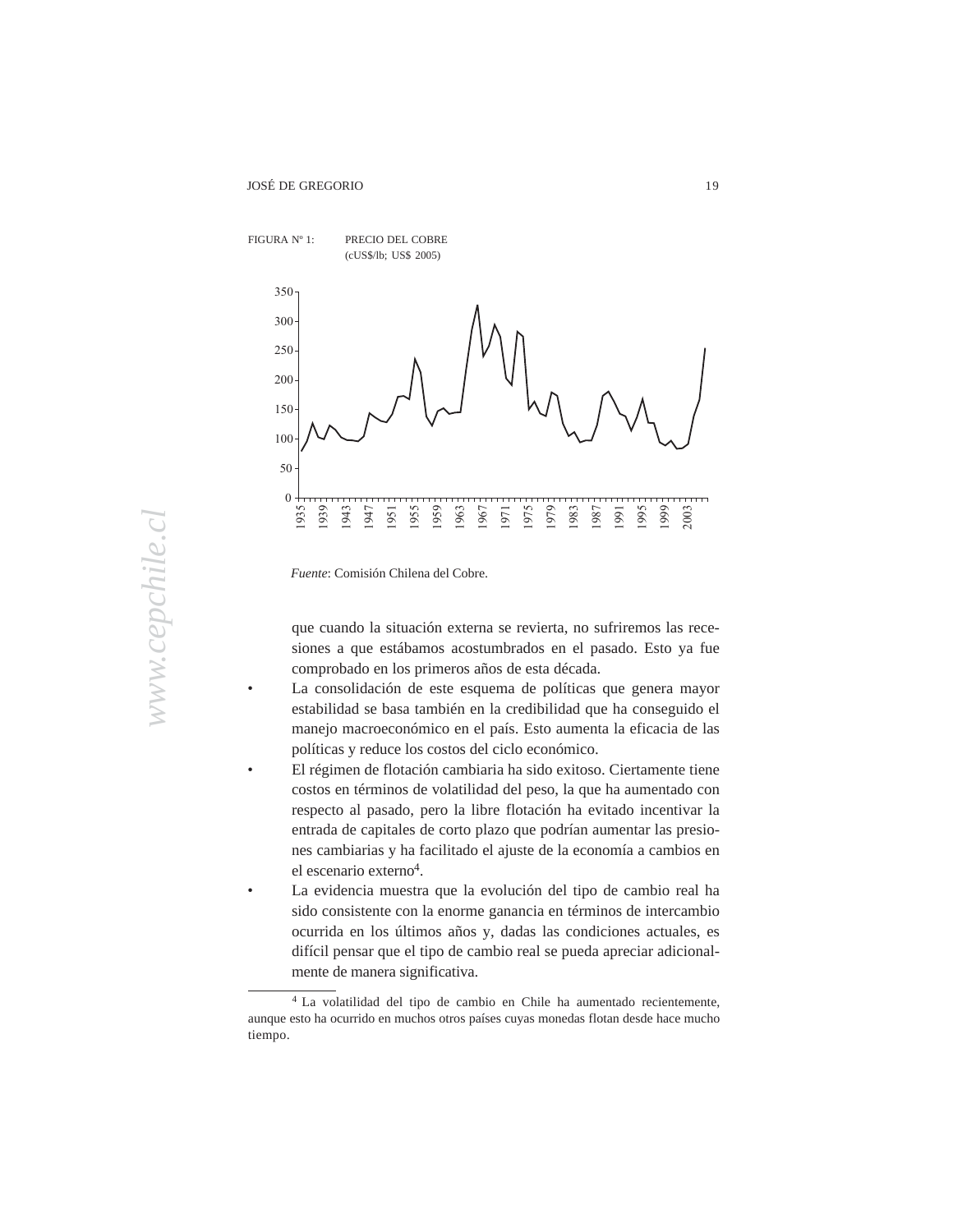economy has slowed somewhat since the coalition's early years in • La política fiscal basada exitosamente en la regla del superávit estructural de 1% enfrenta un desafío doble. En primer lugar ha sido diseñada para gastar los componentes permanentes del aumento de ingresos, lo cual es recomendable desde el punto de vista de la fortaleza de nuestras cuentas fiscales. Sin embargo, la fórmula de implementación puede agregar un grado de impulso fiscal con dificultades de ser absorbido sin mayor trastorno dada la actual capacidad productiva. dad productiva.

## 1. ¿Por qué la economía no crece mucho más?  $\sim$  the Concertación is geriatric, bearing the scars of miscellaneous scars of miscellaneous scars of miscellaneous scars of miscellaneous scars of miscellaneous scars of miscellaneous scars of miscellaneous scars of mis

Un alza de los términos de intercambio genera aumentos en el ingreso nacional que tendrían un efecto en la demanda agregada a través de, entre otros, los ingresos fiscales. Este aumento de la demanda genera expansiones del producto y cambios en precios relativos. Los efectos finales dependerán de cuán duradero sea este shock y cuál sea la reacción de política económica, la que incluso puede influir sobre la percepción de la necessarily devant for a number of reasons to the contract persistencia del shock afectando las expectativas privadas.

Al considerar el efecto directo sobre la demanda es difícil explicar los ciclos asociados al cobre en la economía chilena. Durante mucho tiempo ha existido la inquietud de por qué aparentemente la economía sobrerreacciona al precio del cobre. En particular caídas bruscas del precio del cobre nos llevan a recesiones y aumentos acelerados a expansiones insostenibles. Los mecanismos macroeconómicos tradicionales parecieran ser incapaces de explicar por qué el consumo, y más en general, el gasto agregado, pueden crecer a tasas superiores a las que podrían explicarse por el impacto sobre el ingreso nacional que tiene un aumento del precio del cobre. En otras palabras, pareciera que en el pasado aumentos del precio del cobre habrían gatillado una euforia difícil de explicar. El cobre es una importante fuente de recursos fiscales, pero su importancia no es tan grande como para explicar sus efectos sobre la economía agregada. El sector cuprífero representó en 2005 el 13% del PIB en términos nominales. Aproximadamente dos tercios de ese porcentaje corresponden a empresas extranjeras y su impacto en el empleo es menor.

> Si bien aquí no pretendo resumir toda la evidencia, en la Figura Nº 2 se ve que con precios incluso no tan altos como los de hoy, la economía crecía más rápido. Es así como en los años 1978-1980 crecimos a 8,1%, en el período 1988-1989 lo hicimos a 8,9%, y en el 95, a 10,1%. Sin duda que hay muchas otras razones que nos ayudan a explicar el crecimiento efectivo de cada año, pero estas cifras ilustran claramente que hoy día estamos crecien-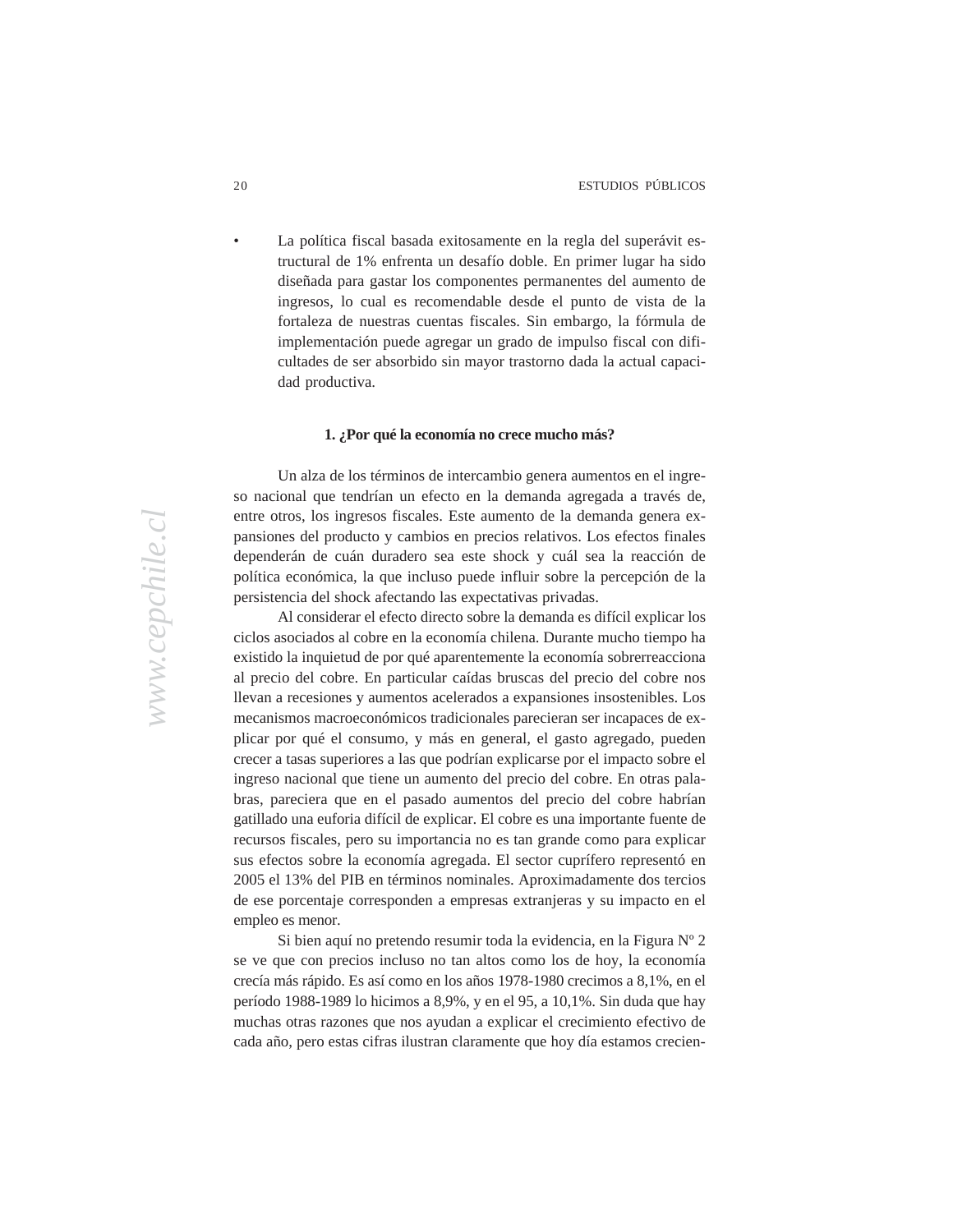

 $\frac{1}{2}$  The 1990s. Moreover, the coalition is in  $\frac{1}{2}$  in  $\frac{1}{2}$  in  $\frac{1}{2}$  in  $\frac{1}{2}$  in  $\frac{1}{2}$  in  $\frac{1}{2}$  in  $\frac{1}{2}$  in  $\frac{1}{2}$  in  $\frac{1}{2}$  in  $\frac{1}{2}$  in  $\frac{1}{2}$  in  $\frac{1}{2}$  in  $\frac{1}{2}$  in FIGURA Nº 2: PIB - PRECIO COBRE



*Fuente*: Comisión Chilena del Cobre, Banco Central de Chile.

do menos que otros períodos de bonanza cuprífera<sup>5</sup>. Y es esta la inquietud que quiero abordar.

Una primera explicación para el elevado impacto que históricamente ha tenido el precio del cobre sobre la economía nacional es que cuando el cobre sube, porque la economía mundial está vigorosa, o el dólar se deprecia en el mundo, todos los *commodities* suben de precio. De hecho, la evolución del precio del cobre está muy correlacionada con los términos del intercambio, más allá del efecto directo del precio del cobre (Figura Nº 3). En consecuencia, podemos pensar que el precio del cobre elevado es un reflejo de muchas otras condiciones internacionales positivas. No obstante, en este último ciclo se observa una caída y posterior alza más moderadas en los términos de intercambio que en el precio del cobre<sup>6</sup>. Sin embargo, esto

<sup>5</sup> Mirando la evidencia histórica se observa que el año récord fue 1966 con un precio promedio anual en moneda de hoy de 3,3 dólares la libra. Ese mismo año la economía chilena creció 11,2%, tres veces más que en los tres años previos y que en los tres años subsecuentes.

<sup>6</sup> A partir de fines de los 90 las series de términos de intercambio y precio del cobre se separan porque el precio de las importaciones experimenta una disminución y posteriormente un aumento que compensa en parte las variaciones en los precios de las exportaciones, en particular, las de cobre.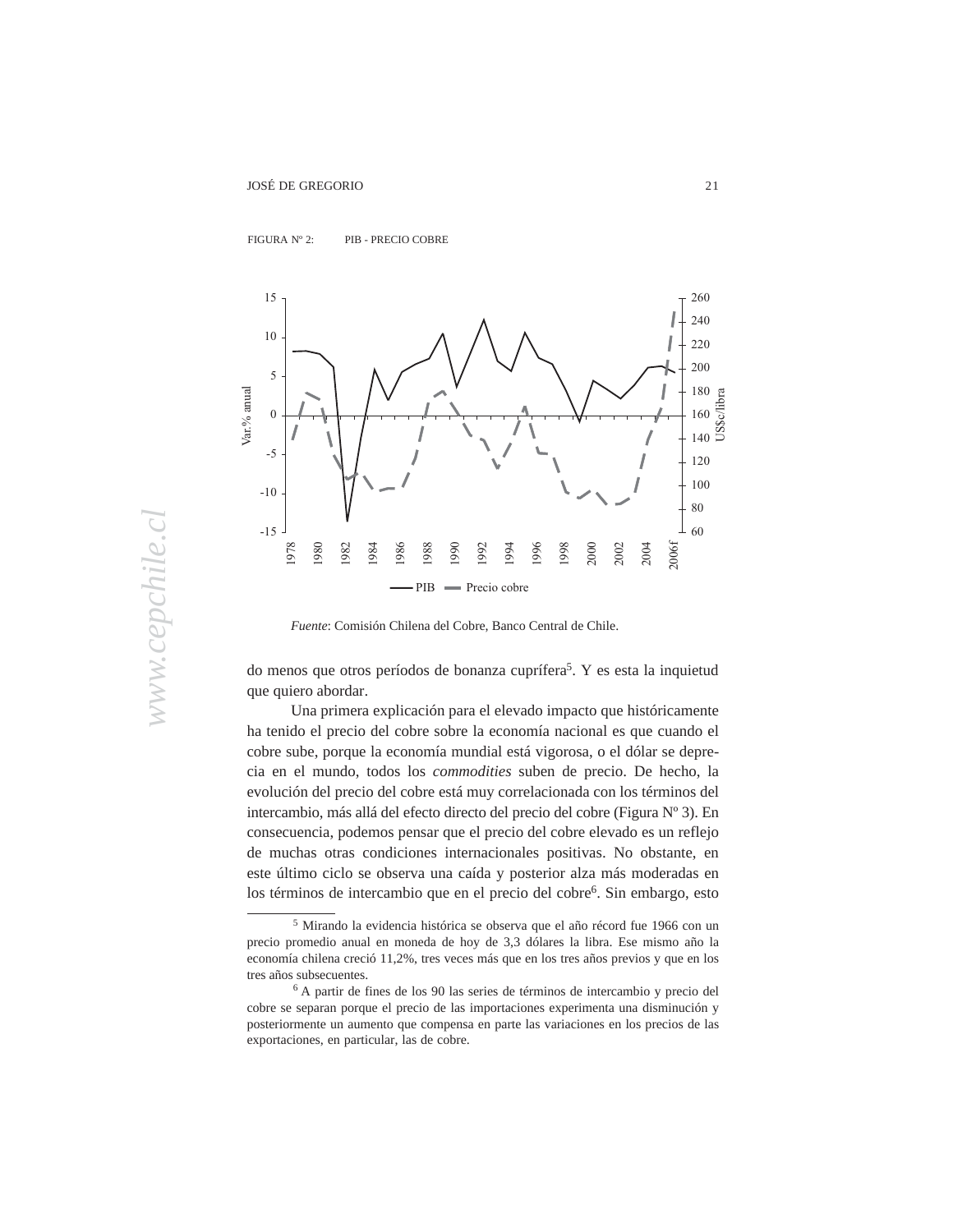

FIGURA Nº 3: TÉRMINOS DE INTERCAMBIO - PRECIO COBRE  $\frac{1}{2}$  TERNING DE INTERVANDIO \* I RECIO CODRE



*Fuente*: Bennett y Valdés (2001) empalmando con datos de valor unitario de exportaciones e importaciones del Banco Central de Chile, y Comisión Chilena del  $\mathcal{C}$  contribution in  $\mathcal{C}$  and  $\mathcal{C}$  are discussed for good to contribution in  $2005$  to contribution in  $\mathcal{C}$ Cobre.

tampoco pareciera ser suficiente para explicar la sensibilidad que en el pasado tenía el PIB a fluctuaciones del precio del cobre, ni tampoco su contraste con la situación actual, pues los términos de intercambio han estado aumentando significativamente el 2004-2006. Es por ello que es necesario explorar con más detenimiento canales de transmisión adicionales7.

> A continuación revisaré las dos causas principales que se han dado en la discusión económica sobre la sobrerreacción de la economía a cambios en el precio del cobre:

- Cambios drásticos en las condiciones financieras externas.
- Políticas macroeconómicas procíclicas.

## *1.1. Cambios en las condiciones financieras externas*

A partir de la crisis asiática quedó claro que los mercados financieros pueden castigar severamente a las economías emergentes, muchas ve-

<sup>7</sup> De hecho, Franken *et al.* (2005) encuentran que son los términos de intercambio y no el precio del cobre los que afectan al producto.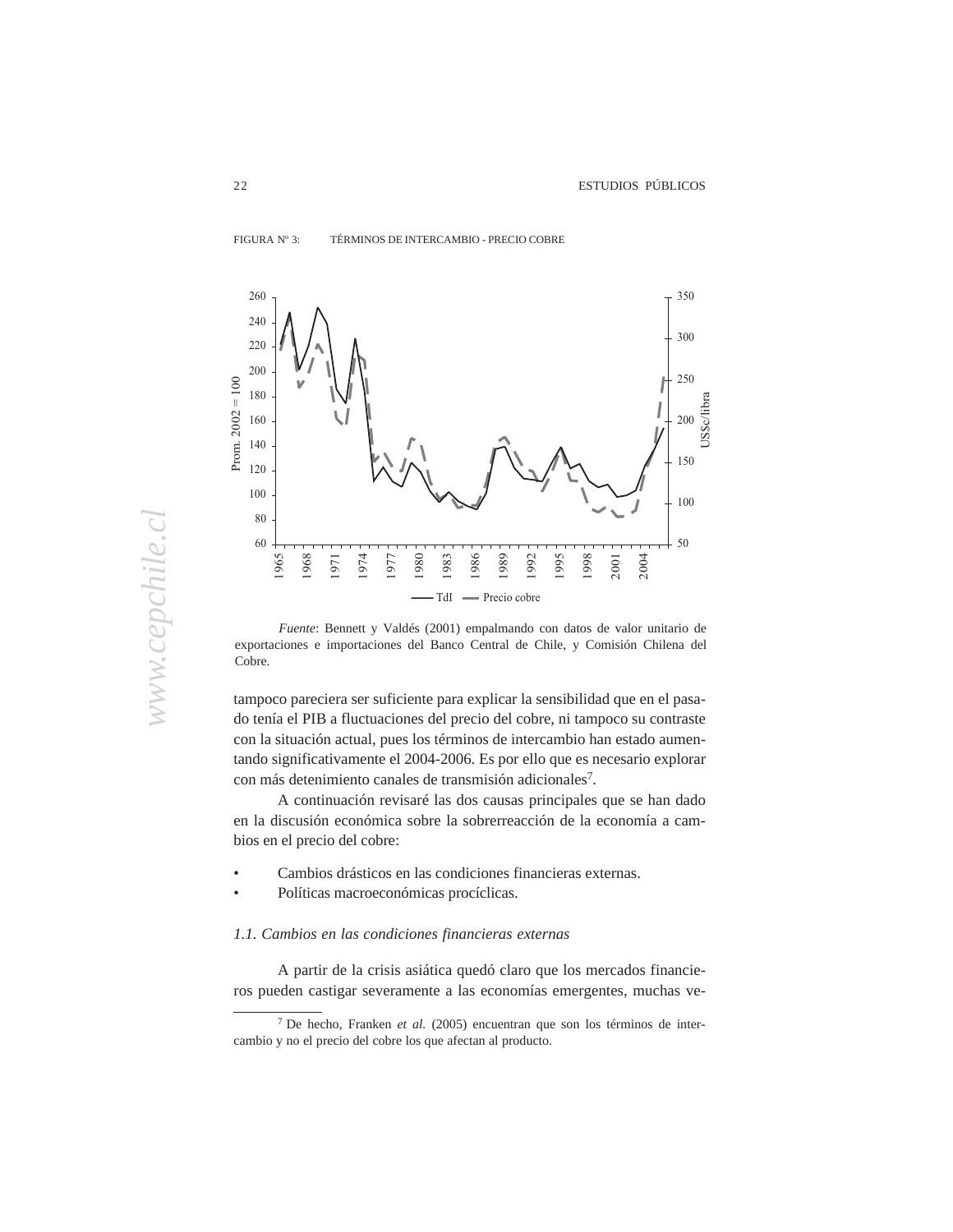economy has slowed somewhat since the coalition  $\mathcal{L}_{\mathcal{A}}$ ces sin mayor fundamento. Por otra parte existen períodos en los cuales el apetito por invertir en las economías emergentes aumenta a niveles que para ellas son difíciles de absorber. Las economías emergentes pueden contagiarse de turbulencias en mercados distantes y muchas veces desconec- $\mu$ dados. tados.

Si se revisa la evolución de los mercados financieros durante los noventa se observa un período de expansión acelerada en la primera mitad que culmina con un dramático colapso del financiamiento después de la crisis asiática. Estos son los conocidos *sudden stops* (Calvo, 2005). En el caso de la economía chilena se ha argumentado que cuando el precio del cobre aumenta, el valor del colateral de la economía aumenta, esto reduce restricciones de liquidez en los mercados financieros y el gasto se desborda. En el caso opuesto, y que se ha argumentado podría haber ocurrido con la recesión del 99 en Chile, es que cuando el precio del cobre cae se corta el financiamiento externo para Chile pues el valor de su colateral, cobre, cae (Caballero, 2002). Esto genera fluctuaciones del tipo del acelerador financiero discutido para mercados de capitales domésticos, extendidas a mercados globales (Bernanke *et al.*, 1996).

Si bien este mecanismo puede haber operado en algún momento, es difícil pensar que fue relevante en la economía chilena durante los noventa. En primer lugar, Chile no perdió acceso a los mercados financieros internacionales durante la segunda mitad de los noventa. Más aún, después de la crisis asiática en Chile no se detuvieron las entradas de capitales, como ocurre en todos los países que sufren del *sudden stop*, sino que la reversión de la cuenta de capitales y corriente ocurre por la vía de una masiva salida de capitales, en particular fondos de pensiones y otros inversionistas que prefirieron protegerse ante una inminente depreciación del peso<sup>8</sup>. Desde el punto de vista agregado esto era consistente con una economía que se enfrentaba a una fuerte contracción del gasto que resultó en una reducción del déficit en cuenta corriente desde niveles cercanos al 5% en 1998 a 0% en 1999.

> Es necesario aclarar que el que se argumente que no ha habido un efecto significativo desde el punto de vista de los cambios en las condiciones financieras internacionales que enfrenta Chile no significa que no exista un acelerador financiero interno. La evolución del endeudamiento, en particular de empresas de menor tamaño, después de la crisis de liquidez del 98,

<sup>8</sup> Para más detalles véase Cowan y De Gregorio (2005), donde se llama a este fenómeno un *sudden start* de *outlflows* más que un *sudden stop* de *inflows*.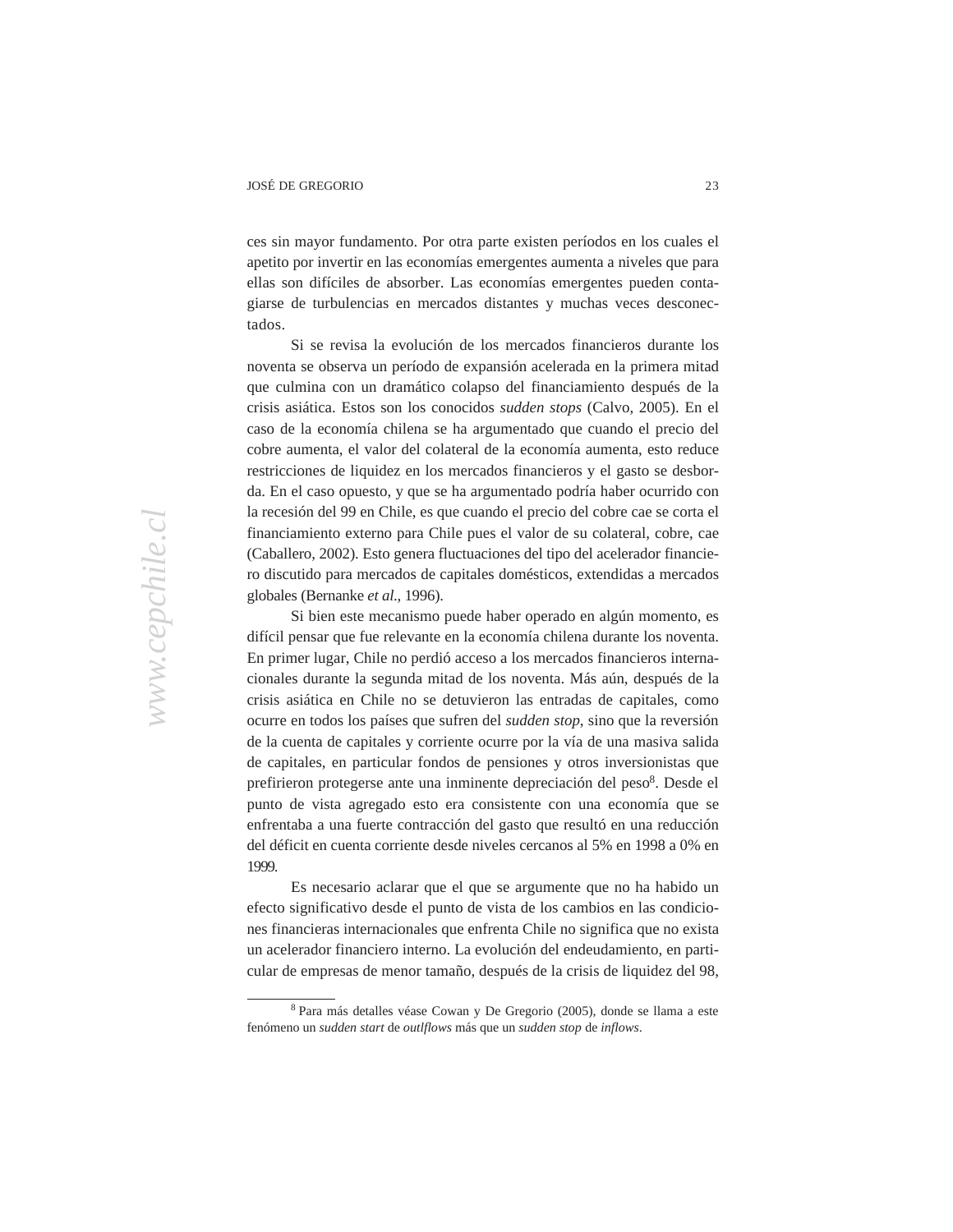economy has slowed somewhat since the coalition's early years in indica que su posición patrimonial es un importante determinante de sus capacidades de financiamiento<sup>9</sup>.

Por último, la experiencia de principios de la década actual es una primera prueba de que a pesar de tener un precio del cobre muy bajo (el trienio de menor precio desde la Gran Depresión es el 2001-2003) y una recesión internacional de por medio, la economía no colapsó, pues logró crecer a un promedio de 3,4%<sup>10</sup>. En consecuencia, si bien el comportamiento de los mercados financieros internacionales sí es relevante para nuestro desempeño económico, está lejos de ser el principal determinante de la reacción de la economía chilena a los cambios del precio del cobre y las condiciones internacionales en general. Para entender efectivamente lo que pasa hay que mirar dentro, en particular nuestras políticas económicas.

## 1.2. El marco de política macroeconómica  $\mathbf{r}$

Una razón tradicional por la que las economías de América Latina fluctúan excesivamente al ritmo de la economía mundial y tienen ciclos más pronunciados, es el del efecto desestabilizador de la política fiscal. Es bien sabido que la mayoría de los países de la región, con la excepción de Chile, tienen políticas fiscales procíclicas. Esto ocurre por la combinación de un mejoramiento en las condiciones de financiamiento externo y la fragilidad fiscal. Cuando la economía mundial está boyante, el apetito por riesgo de los inversionistas internacionales aumenta, lo que incentiva flujos de capitales hacia las economías emergentes. Esto permite a los gobiernos realizar gastos que antes no podían hacer por falta de financiamiento. En la raíz de este problema está la fragilidad fiscal, que impide un acceso menos restringido a los mercados internacionales. Éste no es el caso de Chile.

> En el caso de Chile, de existir una política fiscal procíclica como en el resto de América Latina, con una alta probabilidad tendría su origen en movimientos del precio del cobre. Sin embargo, no es posible justificar que los aumentos del precio del cobre en los últimos 25 años hayan generado expansiones fiscales responsables de un crecimiento excesivo y causantes de nuestras recesiones. La Figura Nº 4 muestra que efectivamente el saldo

<sup>9</sup> Esto además ha sido confirmado en estudios de inversión donde el flujo de caja es un importante determinante de la inversión. Véase por ejemplo Medina y Valdés (1998).

<sup>10</sup> En rigor, hay que considerar que algo que evitó además una caída es que la economía ya se encontraba saliendo de una recesión, y este mal escenario internacional ayuda a explicar la reducción del crecimiento después de la incipiente recuperación del 2000.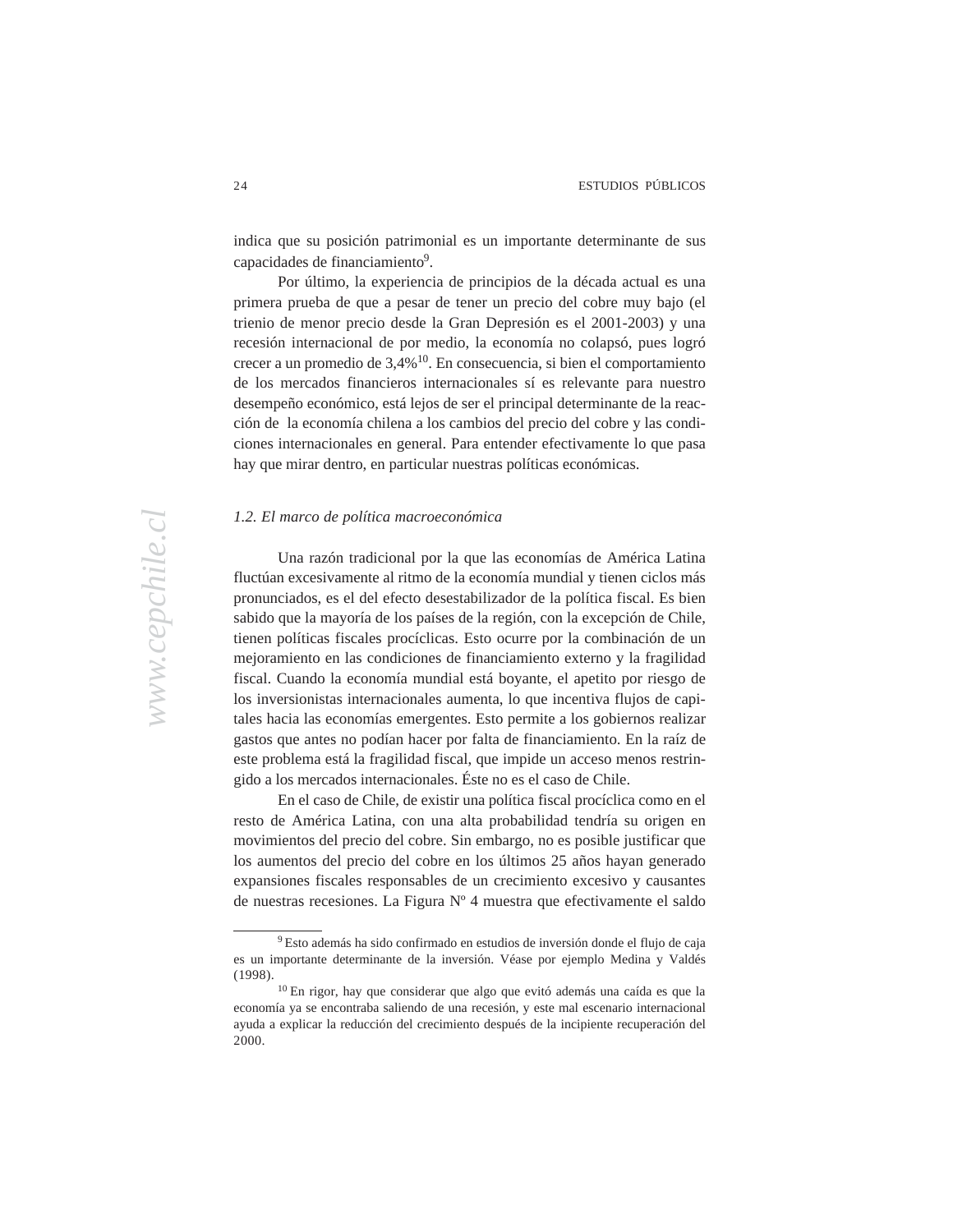

## FIGURA Nº 4: BALANCES FISCALES - PRECIO COBRE  $\frac{1}{2}$  during the 1990s. Moreover, the 1990s in the 1990s. The coalition is in the coalition in  $\frac{1}{2}$



necessarily devastating to the coalition's survival for a number of reasons. *Fuente*: Comisión Chilena del Cobre, Ministerio de Hacienda.

fiscal mejora cuando el precio del cobre aumenta. El precio del cobre y el balance efectivo del fisco están altamente correlacionados. Podrá discutirse en el margen acerca de su comportamiento alrededor de nuestras recesiones, pero ciertamente está muy lejos de haber sido un elemento desestabilizador. Por el contrario, mirado en una perspectiva de mediano plazo, la política fiscal chilena de los últimos 25 años ha sido estabilizadora. Esto es particularmente importante hoy, cuando el aumento del precio del cobre es muy elevado y todo el incremento se está ahorrando para dar cumplimiento a la política de mantener un superávit estructural de 1%.

> En todo caso es necesario destacar que durante los 90, con la excepción de la parte final, la política fiscal puede haber sido tan estabilizadora como la actual. Esto se observa claramente al ver que hubo un superávit estructural bastante estable y cercano a 1% durante dicho período. Esto reafirma el hecho que es difícil pensar que la política fiscal explica, en particular comparado con el ciclo de mediados de los 90, las expansiones del PIB y gasto que ocurrieron en los 90 con la bonanza del cobre. La mayor parte de la década pasada la regla fiscal era que el gasto corriente del gobierno creciera menos que el gasto agregado. Esto tiene un elemento procíclico, el que no se captura adecuadamente en la medición del superávit estructural, aunque en todo caso es menor a juzgar por las cifras de balance fiscal. Por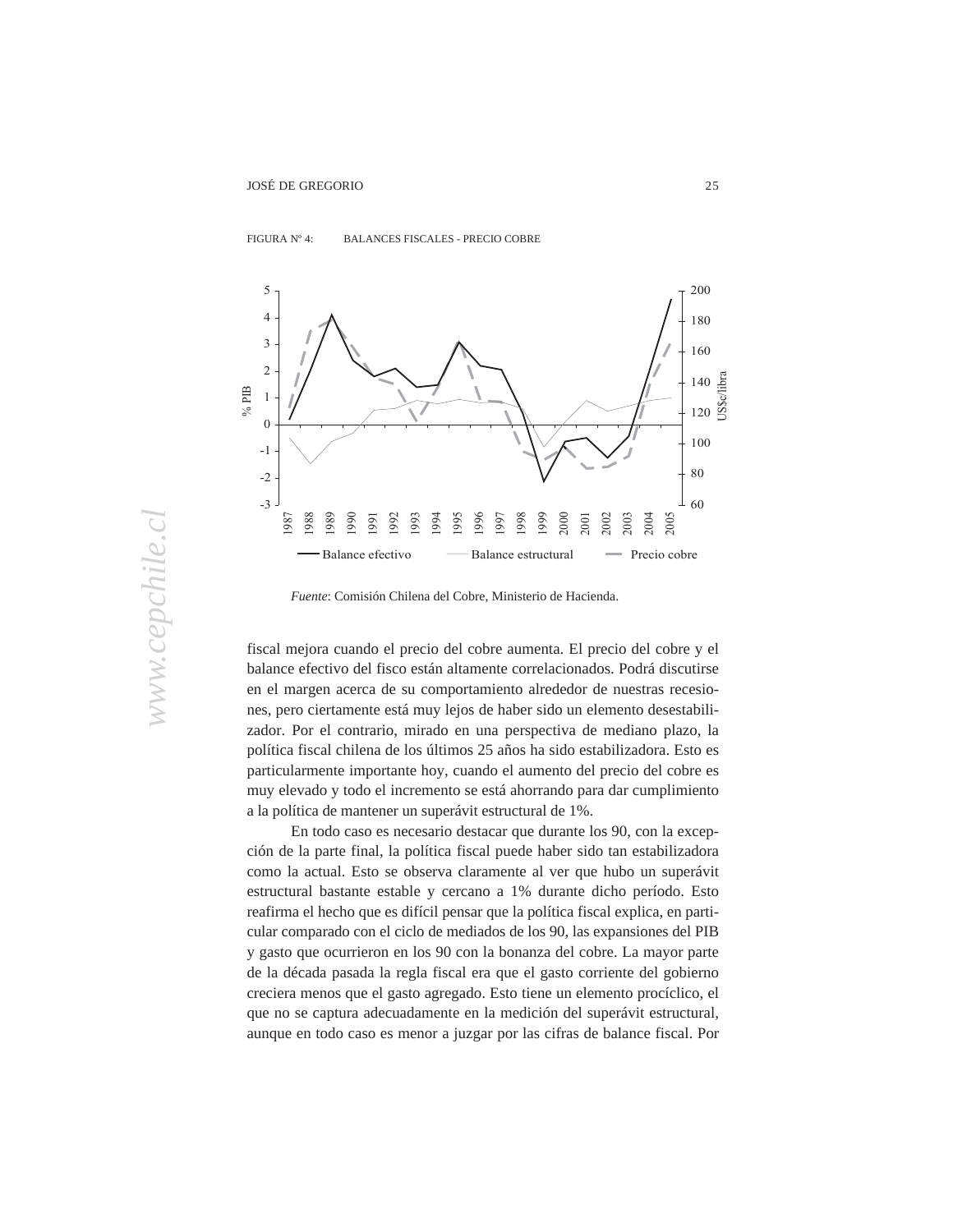economy has slowed somewhat since the coalition's early years in lo tanto se puede afirmar que la regla fiscal es un elemento que ha contribuido a la estabilidad del ciclo, incluso durante los 90, y por lo tanto no da cuenta del efecto estabilizador que observamos en la actualidad comparado con la menor estabilidad del pasado más reciente.

Entonces, si no ha sido la política fiscal la principal causa de los ciclos del cobre del pasado, entonces ¿por qué se inducen aumentos del gasto privado exagerados? Una primera opción es simplemente pensar que el sector privado se comporta extrañamente, pero como argumentaré aquí no me parece una respuesta razonable. A mi juicio, lo que está detrás de los desbordes de gasto privado tiene su origen en las políticas monetaria y, principalmente, la cambiaria. Aunque su influencia es algo más sutil que la de la política fiscal, su rol no es menos importante.

Un caso emblemático es el de la crisis del 82. Las cuentas fiscales estaban muy ordenadas, y el déficit en cuenta corriente en 1981 fue de la friolera suma de 13% del PIB. La economía creció a 6% con un cobre a sólo 127 centavos de dólar la libra en moneda de hoy (Figura Nº 5). El problema estuvo en el ámbito cambiario-financiero.

Es útil entonces repasar los efectos estabilizadores de nuestro actual esquema de políticas monetaria y cambiaria, que es conocido como metas  $\alpha$  in factor. de inflación.





*Fuente*: Comisión Chilena del Cobre, Banco Central de Chile.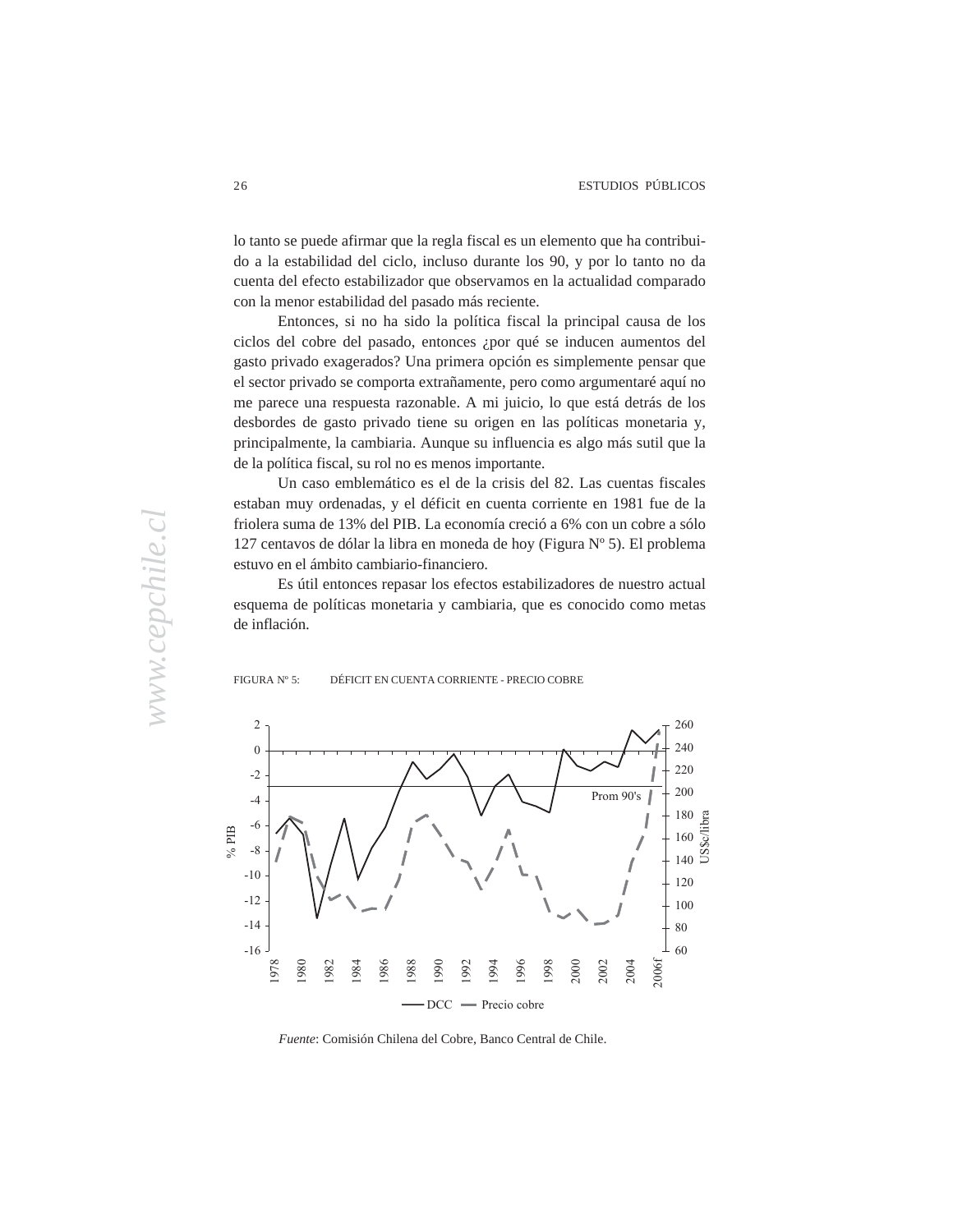economy has slowed somewhat since the coalition's early years in En primer lugar, un esquema de metas de inflación creíble garantiza la adecuada reacción de la política monetaria a desviaciones significativas del producto de su nivel de pleno empleo. En particular, shocks positivos de demanda, que puedan provenir del mejoramiento de las condiciones externas, debieran ser acompañados de un aumento de la tasa de política monetaria que eviten un desanclaje de la inflación y permitan a la economía estabilizarse sin sufrir expansiones insostenibles y muy costosas de revertir. Si estos shocks provocan una caída del tipo de cambio que afecta las perspectivas inflacionarias, la reacción de política monetaria es atenuada. Asimismo, cuando la demanda está deprimida y la brecha del producto es negativa, las presiones deflacionarias que esto induce hacen que las tasas de interés bajen. Eso ocurrió entre el 2002 y principios del 2004 cuando la tasa de interés en Chile alcanzó sus menores niveles históricos, lo que explica de manera importante la recuperación de la economía, ya consolidada desde el año pasado.

En segundo lugar, otra pieza fundamental de este esquema es la flotación cambiaria. El tipo de cambio contribuye a la estabilidad permitiendo ajustes del tipo de cambio real a las condiciones económicas domésticas. Un tipo de cambio flexible como el que tenemos en Chile facilita el ajuste mientras vaya combinado de un esquema de política macroeconómica coherente. Si las políticas fiscal y monetaria fueran inadecuadas, sería posible tener fluctuaciones del tipo de cambio que exacerben más las fluctuaciones macroeconómicas. Cuando la situación externa es boyante, la apreciación del tipo de cambio permite quitar presión sobre la demanda agregada, la actividad e inflación, reduciendo la necesidad de efectuar movimientos bruscos en la tasa de interés. Los movimientos del tipo de cambio son un mecanismo de ajuste de la economía, el que cuando se impide que funcione tiende a generar crisis cambiarias y problemas mayores que los que se intenta resolver. Asimismo, este esquema permite que las desviaciones de su tendencia de largo plazo sean acotadas. Y tal como se ha definido la política de flotación, si éste en algún momento se desvía a rangos que atenten contra la estabilidad generando desbalances riesgosos, la opción de intervención no es descartable.

> ¿Qué estaría pasando por ejemplo si el Banco Central hubiera decidido, por la vía de la intervención, graduar la apreciación del peso que ha ocurrido en el último tiempo? La expectativa de que el tipo de cambio se apreciará baja el costo de endeudarse en el exterior, con lo cual habría incentivos a la entrada de capitales, se experimentarían más presiones al tipo de cambio y habría mayor crecimiento y mayor demanda. Las presiones inflacionarias inducirían un aumento de la tasa de interés con mayores im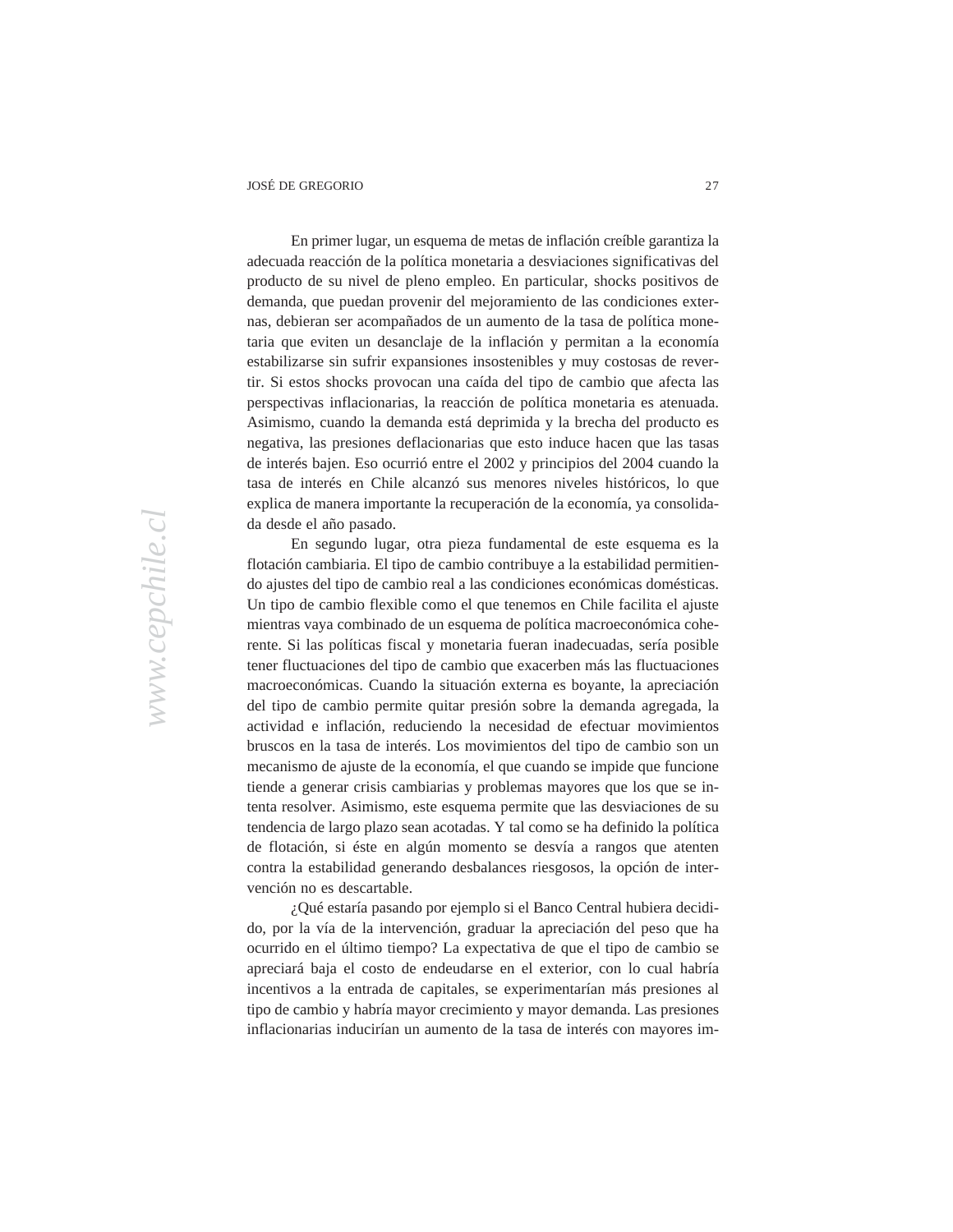economy has slowed somewhat since the coalition's early years in pactos cambiarios. La economía crecería más, el tipo de cambio real se apreciaría, el déficit en la cuenta corriente aumentaría, el precio de las acciones y de los activos en general también aumentaría, habría euforia, y por supuesto, la reversión de esto sería más costosa. De hecho, la evidencia muestra que durante el período de masivas entradas de capitales en los noventa los países que experimentaron mayores influjos de capitales fueron aquellos que tenían un régimen cambiario administrado (Cowan y De Gregorio, 2005), independiente de si tenían o no controles de capital. Es decir, el intento de frenar las apreciaciones genera más presiones cambiarias por los incentivos coalitions and community and among Latin America's presidential presidential presents and present among Latin America's present and any of the contract of the contract of the contract of the contract of the contract of the a la entrada de capitales.

Al respecto, nuestra experiencia pasada es aleccionadora. En 1997, con un déficit en cuenta corriente de 4,4% del PIB y un cobre en torno a un 1 dólar la libra, el tipo de cambio llegó a su mínimo de la década de los noventa<sup>11</sup> (Figura N° 6). En esa época se trató de evitar la apreciación del peso. Había controles de capitales, el tipo de cambio se manejaba dentro de

# FIGURA Nº 6: TIPO DE CAMBIO REAL - PRECIO COBRE



*Fuente*: Comisión Chilena del Cobre, Banco Central de Chile.

<sup>11</sup> La serie de TCR utilizada es la publicada por el Banco Central de Chile, la que fue revisada a partir del 2002 de acuerdo a Caputo y Dominichetti (2005). De aplicarse esta revisión hacia atrás tendría sólo efectos perceptibles a finales de los años 80.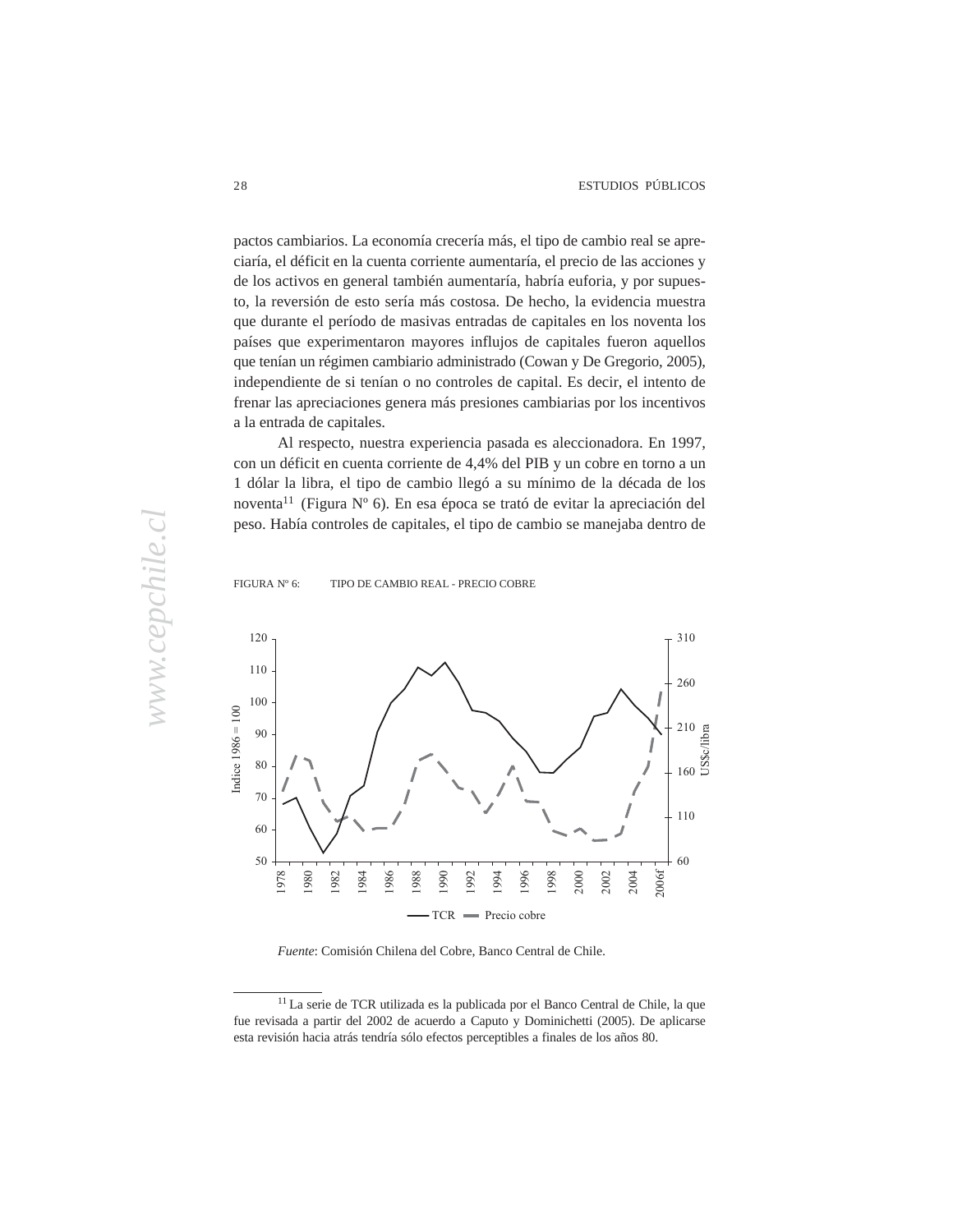economy has slowed somewhat since the coalition's early years in una banda, y en 1997 se acumularon reservas internacionales equivalentes al 4% del PIB, para tratar de frenar los efectos de una entrada de capitales que alcanzó al 8% del PIB. La defensa del tipo de cambio estimuló la entrada de capitales. En esa época las expectativas de mercado eran una apreciación gradual, incluso eso estaba contemplado en el centro de la banda que contemplaba una caída real de 2%. De esa forma, resultaba muy ventajoso  $\alpha$  ended and  $\alpha$  by the 2005 elections, the  $\alpha$ endeudarse en el exterior.

La situación hoy es muy distinta. Durante esa época la apuesta cambiaria era unilateral. Todas apostaban a la apreciación. Hoy día el escenario es más balanceado, e incluso las expectativas tienden a ser estabilizadoras. En la actualidad, la encuesta de expectativas del Banco Central contempla una depreciación de 3% a un año y 7% a dos años. En los momentos de máxima depreciación a principios del 2003 se esperaba una caída de 3% a 12 y 24 meses. Lo esperable es que haya igual predicción al alza que a la baja, y en nuestro caso se observa cierta reversión de los movimientos bruscos. El problema es que cuando el tipo de cambio se aprecia y se sigue esperando una apreciación, la situación se hace mucho más compleja de manejar, lo mismo ocurre en la dirección contraria.

Por lo tanto, hoy día tenemos un régimen de políticas macroeconómicas constituido por una regla fiscal contracíclica y un esquema de metas de inflación con tipo de cambio flexible que permiten explicar el grueso de la mayor estabilidad económica que hoy estamos observando<sup>12</sup>.

De esta forma podemos concluir que la economía chilena es hoy más estable, lo que tiene el costo aparente de limitar la expansión, pero el enorme beneficio de amortiguar las desaceleraciones.

### *1.3. Algunas clarificaciones*

Mi discusión ha estado centrada en la estabilidad del PIB en torno a su tendencia de largo plazo. Por lo tanto, aquí no me refiero al crecimiento potencial de largo plazo de la economía. Es decir, a cuánto podemos crecer, dadas nuestras características económicas, nuestras políticas, instituciones y la calidad de nuestros recursos. Más allá de una posible desaceleración producto de la convergencia a niveles de PIB más elevados, creo que toda-

<sup>12</sup> El que las políticas macroeconómicas han hecho nuestra economía más estable ha sido recientemente confirmado en estudios de Larraín y Parro (2006), García y Restrepo (2006) y Medina y Soto (2006). Dichos trabajos enfatizan el rol de la actual regla fiscal versus no tener ninguna regla, y no hay evidencia comparando la regla actual con la que prevaleció en los noventa, lo que limita el uso de dichos resultados para comparaciones entre el régimen fiscal de los 90 y el actual.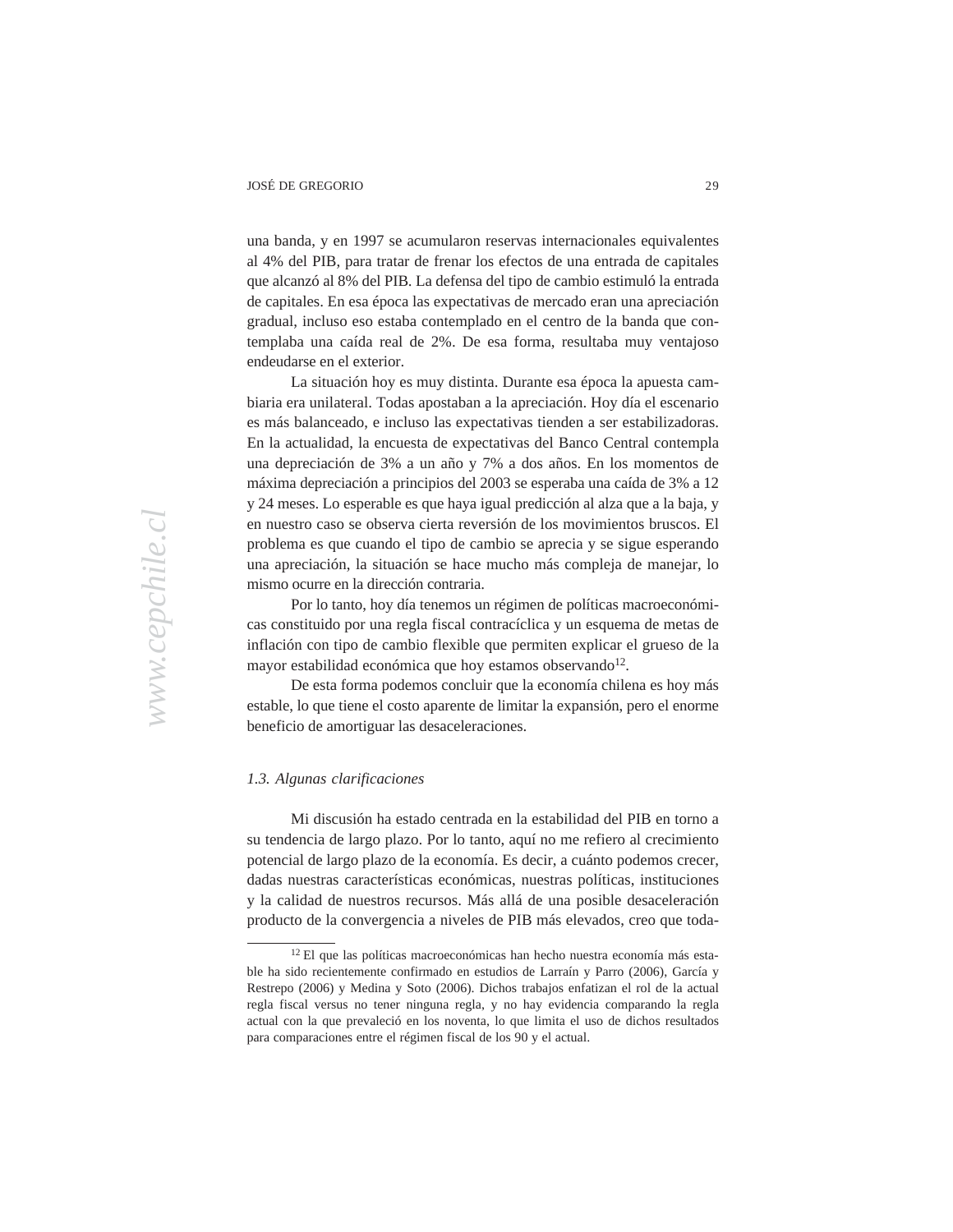economy has slowed somewhat since the coalition's early years in vía podemos seguir pensando que este crecimiento es cercano al 5% por año, una cifra bastante alta para estándares internacionales. Más aún, es presumible que los efectos de convergencia hayan sido compensados por otros importantes avances ocurridos en la última década, como son el aumento de nuestros grados de apertura e integración a la economía global y la consolidación de la estabilidad macroeconómica<sup>13</sup>. Ciertamente con mejoras en aspectos fundamentales como la educación, el funcionamiento de los mercados y la innovación podríamos crecer más en el largo plazo, aunque obviamente son procesos que toman tiempo en rendir sus frutos y cuyo análisis está fuera del alcance del tema que nos ocupa hoy.

He sido explícito en indicar que con las políticas macroeconómicas hemos podido estabilizar el ciclo, sin embargo aún queda sin respuesta por qué tal vez el crecimiento este año no está más cerca, por ejemplo, de 7%. No creo que haya una respuesta simple, pues la naturaleza del ciclo ha cambiado y lo que sabemos de nuestro crecimiento potencial también está sujeto a incertidumore. sujeto a incertidumbre.

En segundo lugar, hay quienes dirán que hoy estamos sufriendo de la enfermedad holandesa. No existe evidencia para sostener esto. De hecho, las predicciones de la literatura de la enfermedad holandesa apuntan a que el crecimiento se daría en el sector de recursos naturales, a costa de una caída en la industria y otros sectores de bienes transables. Eso no ha ocurrido en Chile, salvo una desaceleración en la agricultura debido a factores puntuales de tipo climático y transición de cultivos tradicionales. Asimismo, la minería no muestra el dinamismo que se esperaría de un fenómeno de este tipo, y la economía sigue creciendo a tasas superiores al crecimiento del producto de tendencia, lo que ha permitido ir cerrando la brecha de producto. La economía y las exportaciones siguen creciendo, en particular las del sector industrial. Ciertamente hay una disminución en la rentabilidad del sector de bienes transables como resultado de la apreciación del peso, lo que no significa que esto sea una enfermedad. Esto es parte del proceso de ajuste a un aumento de los términos de intercambio.

> También se podría pensar que el sector privado tiene una conducta sicológicamente bipolar: excesivamente eufórico al alza, excesivamente depresivo a la baja. La reciente evolución de la economía chilena muestra que

<sup>13</sup> En todo caso, el efecto más importante en los trabajos empíricos es el menor crecimiento como resultado de la convergencia, puesto que otros aspectos más cualitativos de los determinantes del crecimiento son difíciles de incluir en las proyecciones. Por esta razón, por ejemplo, en De Gregorio (2005) se presentan estimaciones de crecimiento de largo plazo que han caído unas décimas en el tiempo, aunque las diferencias no son estadísticamente significativas y se deben fundamentalmente a la convergencia y peores condiciones externas en la segunda mitad de la década pasada.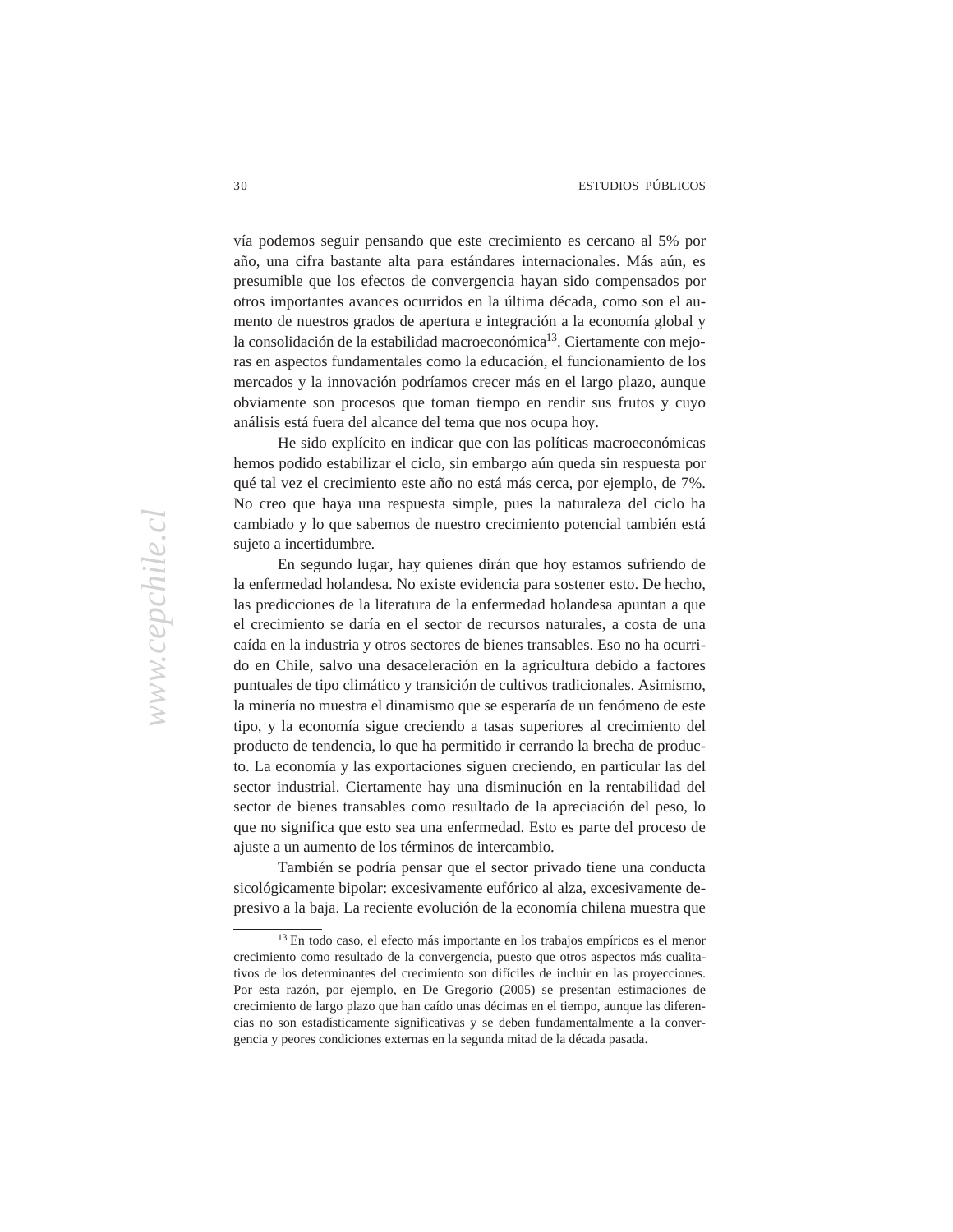economy has slowed somewhat since the coalition's early years in éste no es el caso. No creo que podamos aludir a conductas perversas y desestabilizadoras del sector privado si no consideramos las distorsiones que induce la política económica. A mi juicio es la política económica la que induce comportamientos excesivamente gastadores o austeros. En todas las experiencias de desborde del gasto, aparentemente privado, ha sido la política macro la que lo ha estimulado. Por otra parte, la evidencia muestra que en Chile durante los noventa el componente del gasto que más aumentó fue la inversión y parte del estímulo también ocurrió por la mayor entrada de capitales, flujo que hoy no se observa (Spilimbergo,  $2002$ )<sup>14</sup>. En este aspecto es necesario destacar que tal vez otro efecto estabilizador del ciclo tiene que ver con una característica del sector cobre: a diferencia de los noventa, hoy día no hay en carpeta un volumen de proyectos de inversión como parliamentary rights from five of the coalition's deputies in 2002, and the aquellos que existieron en la década pasada.

Por último, es necesario destacar que la caída de la volatilidad del crecimiento ha ocurrido en muchas partes del mundo y no es sólo una característica de la economía chilena. En las Figuras Nº 7 y 8 se muestra para un grupo de países, así como para algunas agrupaciones, la máxima diferencia, positiva en la Figura N° 7 y negativa en la 8, del crecimiento anual respecto del promedio para los años noventa y para la década actual<sup>15</sup>. En las figuras se muestra que efectivamente la volatilidad ha caído en muchos países, aunque esto no ha sucedido en América Latina como un todo ni tampoco en el mundo ni las economías avanzadas, sólo se ve una caída en la volatilidad del área Euro<sup>16</sup>. Lo que la mayoría de estos países comparten es que han adoptado metas de inflación y cuentan con altos grados de flexibilidad en el ámbito cambiario. Estos esquemas de metas de inflación, han sido mayoritariamente adoptados durante los noventa. Es decir, una mirada global a otros países sugiere que el marco de la política monetaria hace una diferencia en términos de volatilidad del producto $17$ .

<sup>14</sup> En la actualidad el déficit privado en cuenta corriente es muy elevado, pues el superávit público es de varios puntos del PIB. Sin embargo, el moderado aumento de la demanda agregada indicaría que este déficit es el resultado de un lento crecimiento del ingreso privado nacional más que un aumento insostenible del gasto.

<sup>15</sup> Para el año 2006 se considera la proyección del *World Economic Outlook* del FMI.

<sup>16</sup> En el caso de América Latina la volatilidad medida comparando desviaciones mínimas y máximas respecto de la media sólo aumenta en Argentina, Uruguay y Venezuela.

<sup>17</sup> Mishkin y Schmidt-Hebbel (2005) muestran evidencia que apoya la idea de que los países que tienen metas de inflación tienen mejor desempeño macroeconómico. En particular, ellos argumentan que: "Output volatility has not worsened, and if anything improved, after the adoption of inflation targeting".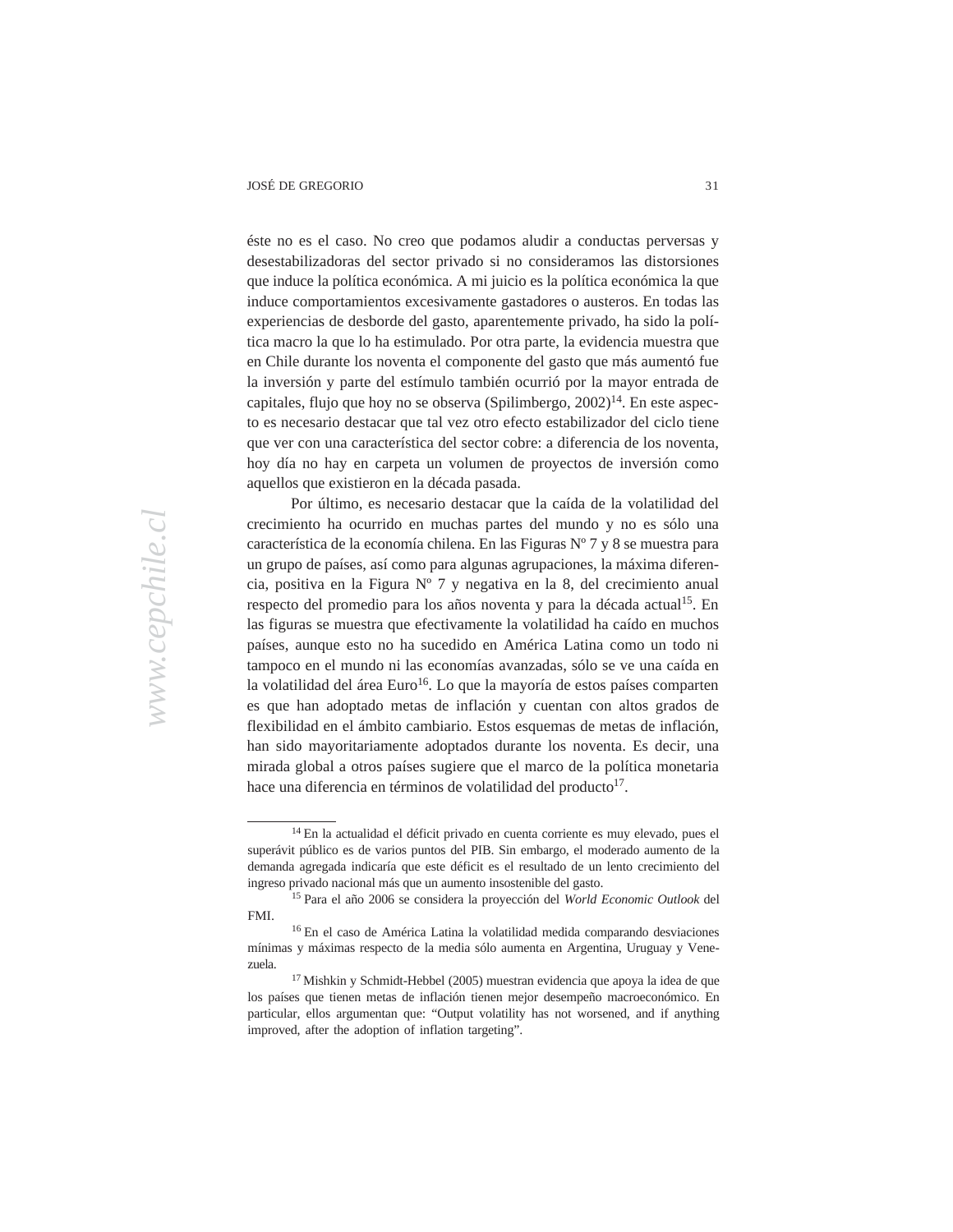

*www.cepchile.cl*

www.cepchile.cl

FIGURA Nº 8: VOLATILIDAD DEL PRODUCTO, CONTRACCIONES

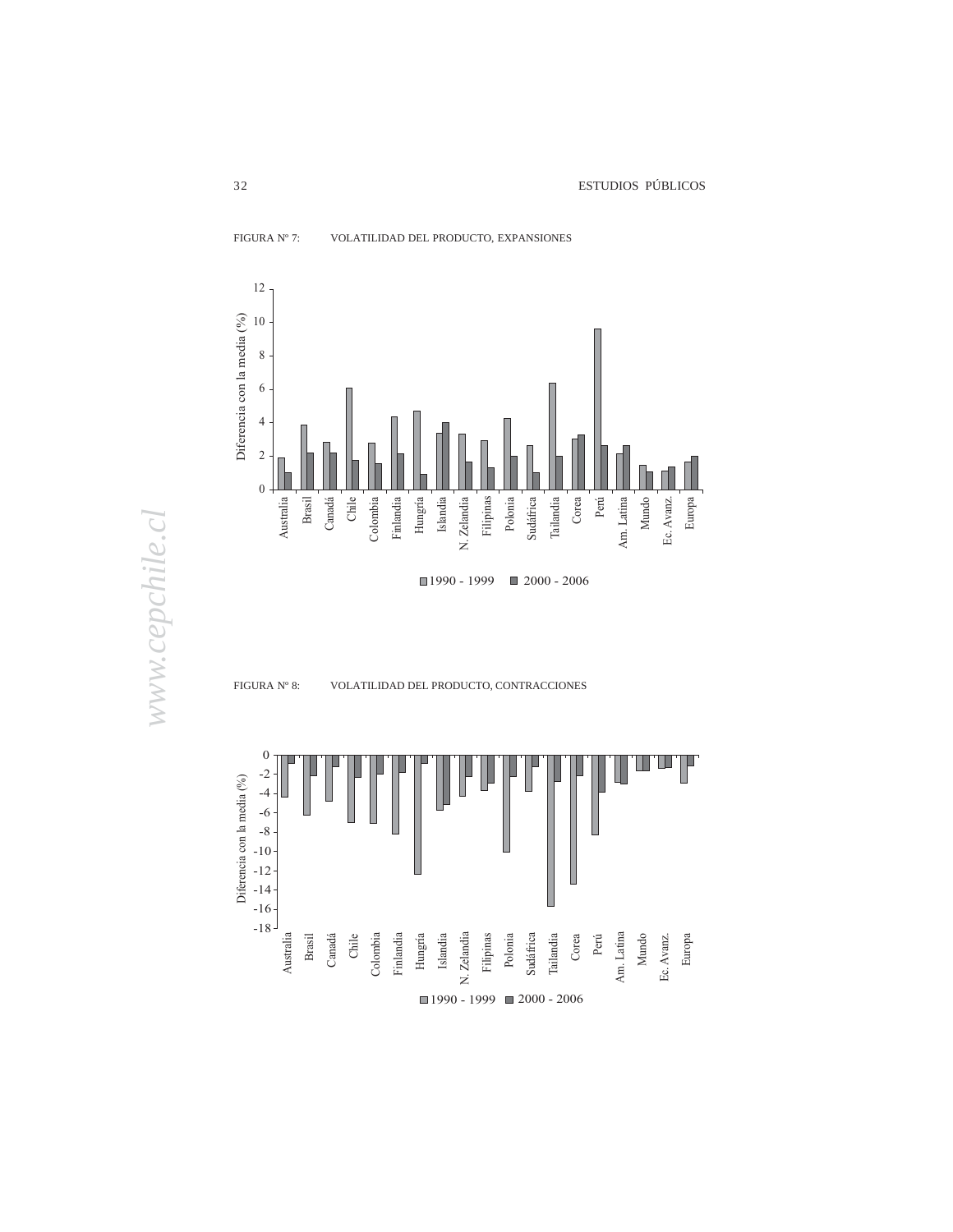## economy has slowed somewhat since the coalition  $\mathcal{L}_{\mathcal{A}}$ government during the 1990s. Moreover, the coalition itself was initially **2. ¿Qué hacer, qué no hacer y qué esperar?**

El aumento del precio del cobre nos ha hecho más ricos. Probablemente no de manera permanente, pero sí hemos tenido una ganancia que debemos manejar adecuadamente. Mientras más duradera sea esta ganancia, más beneficiosa será la bonanza y más desafíos tendremos para administrarla. Esa ganancia se debe gastar, pero el desafío más importante de la política fiscal es cómo graduar dicho gasto, dada la incertidumbre sobre su magnitud y las limitaciones que tiene la economía para absorberlo adecuacommente, much less among Latin America's presidential among Latin America's presidential among Latin America's presidential among Latin America's presidential among Latin America's presidential among Latin America's presi damente.

En consecuencia, no podemos gastar en el corto plazo todo el ingreso adicional, ni tampoco cargarlo a una rebaja de impuestos. De hecho todo lo que diga a continuación es, en una primera aproximación, válido tanto para un aumento del gasto como para una reducción de impuestos<sup>18</sup>. Una razón es la prudencia y consiste en ahorrar para la época en que los precios bajen. Un manejo razonable de las finanzas públicas sugiere ahorrar estos ingresos extraordinarios. Eso es exactamente lo que hace la regla del superávit estructural. Pero también hay razones de índole macro de por qué uno no puede gastar todo este ingreso, aunque sea duradero, y de ahí la necesidad de la gradualidad.

Pensemos como si Chile se hubiera ganado la lotería, pero el premio se entrega en anualidades y en algún momento se terminará sin aviso. Obviamente hay que ir ahorrando para cuando el premio se discontinúe. Esto es lo mismo que haría una familia si gana un premio de esta índole. Pero la familia también puede hacer grandes gastos que nunca antes pudo hacer, e incluso mantenerlos, porque tiene más riqueza. Podría comprar una casa, un auto, incluso una segunda casa si el premio es muy grande. Muchas de estas compras se pueden considerar inversión del hogar pues son bienes que prestarán servicios por muchos años, incluso cuando el premio se haya terminado. Todos estos gastos no tienen repercusiones agregadas. Sin embargo, esto no es así cuando un país se gana esta lotería, pues los gastos que realiza sí tienen repercusiones sobre toda la economía. Por lo tanto, la necesidad de cautela va más allá de la prudencia por la duración de este premio, va también por el impacto y la capacidad que tiene la economía de absorber este gasto.

<sup>18</sup> Dependiendo de en qué se gaste, o la naturaleza de una rebaja de impuestos, puede haber algún efecto diferente de más gasto o menos impuestos, pero a priori no hay ninguna razón de peso para pensar que sean muy distintos, en particular porque por lo general los aumentos de gasto se refieren a transferencias. Ahora bien, la combinación impuesto-gasto también tiene implicancias sobre el crecimiento de largo plazo.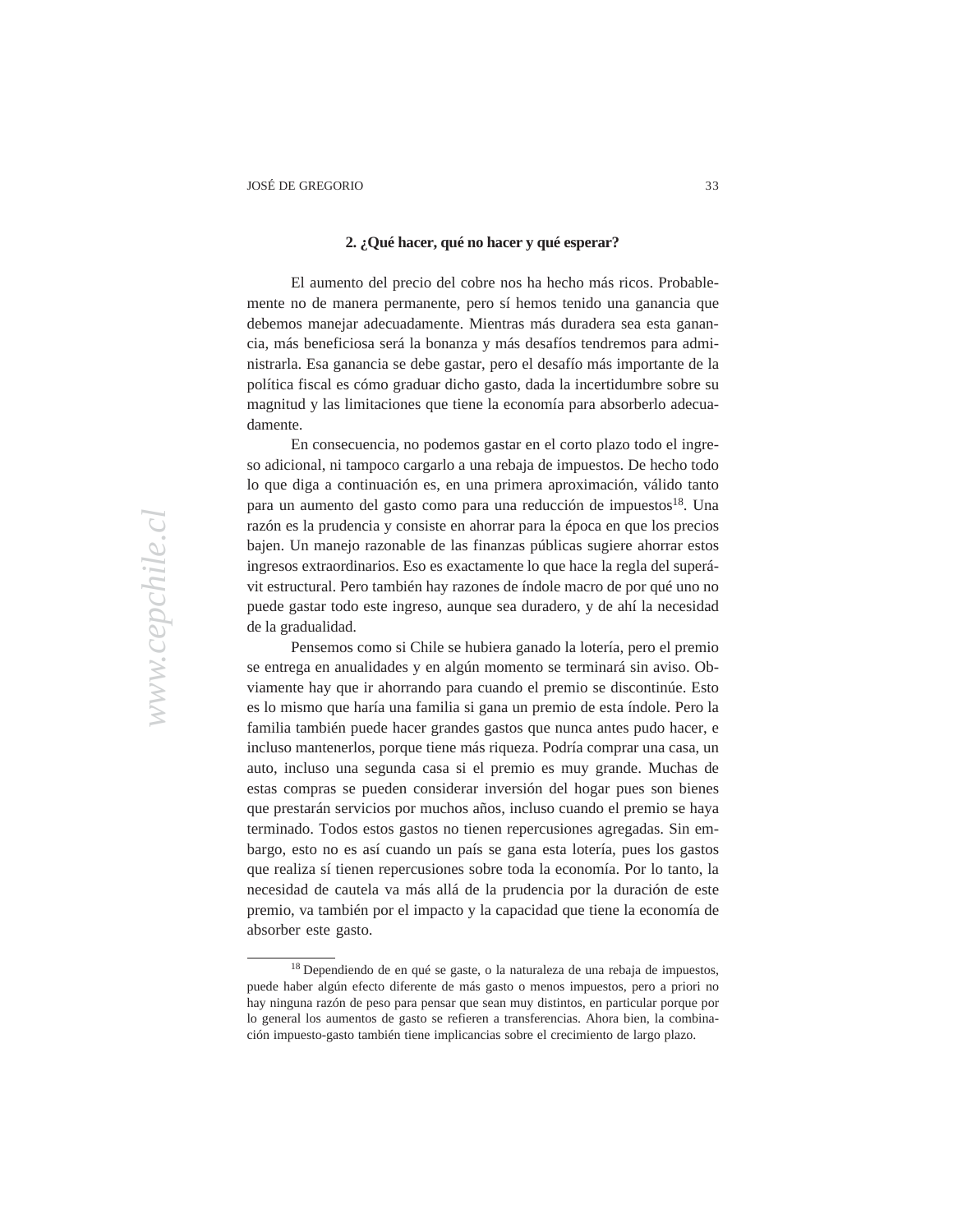economy has slowed somewhat since the coalition's early years in Lo que ocurre es que las economías tienen cierta capacidad máxima de producción en el corto plazo, e incluso también hay límites en plazos mayores. Si gastáramos todos estos ingresos adicionales no habría muchos más bienes que comprar, salvo que los importemos todos. Los precios de los bienes subirían, generando inflación. Esta presión sobre los precios, en particular de los bienes no transables cuyos precios no están sujetos a condiciones internacionales, generaría una apreciación del tipo de cambio real. Es decir, los bienes nacionales se encarecerían respecto de los bienes internacionales. Las tasas de interés subirían por la caída del ahorro y las presiones inflacionarias. De esta manera, el mayor gasto no se traduciría en mayor producción, sino que en mayor déficit de la cuenta corriente, mayores tasas de interés y una caída del tipo de cambio real.

En el caso extremo de que la producción es completamente rígida, lo que no es el caso pero sirve para aclarar el punto, un aumento del gasto de gobierno debe ser compensado con una caída en otros componentes del gasto y ellos son la inversión y las exportaciones netas vía un alza en las tasas de interés y una caída del tipo de cambio real. Es decir, los precios deben cambiar para abrir espacio al mayor gasto público. Más en general, efectivamente habrá presiones de demanda que aumentarán la producción en el corto plazo, pero esto no es duradero en la medida que lo que cambia no es la capacidad productiva y los precios relativos se alejan más de su equilibrio de largo plazo.

Se puede argumentar que es un pequeño precio a pagar por tener más gasto. Pero eso no es así. Cuando la economía está creciendo, hay presiones inflacionarias subyacentes producto de la mayor actividad, un ciclo de alzas en las tasas de interés y presiones a la apreciación del tipo de cambio, entonces no resulta conveniente agregarle impulso a la economía. Precisamente en eso consiste una política macroeconómica contracíclica, que atempere las fluctuaciones del producto y de los precios relativos. Por supuesto esto depende de grados y serán las autoridades fiscales quienes en definitiva decidirán la graduación de este proceso, pero es importante señalar los desafíos que tienen y las formas de abordarlo.

> La regla del superávit estructural es un gran aporte a la estabilización del ciclo y constituye un gran avance en el manejo fiscal. Durante los noventa se dio un primer paso al acotar el crecimiento del gasto con el del PIB. Sin embargo, eso sí tenía un componente procíclico no deseable y que hubo que corregir con la recesión del 99. La regla actual asegura que si el producto está debajo del pleno empleo se pueda tener un déficit, y lo contrario ocurre en momentos de estrechez de capacidad. Esto ayuda a la estabilización del ciclo económico.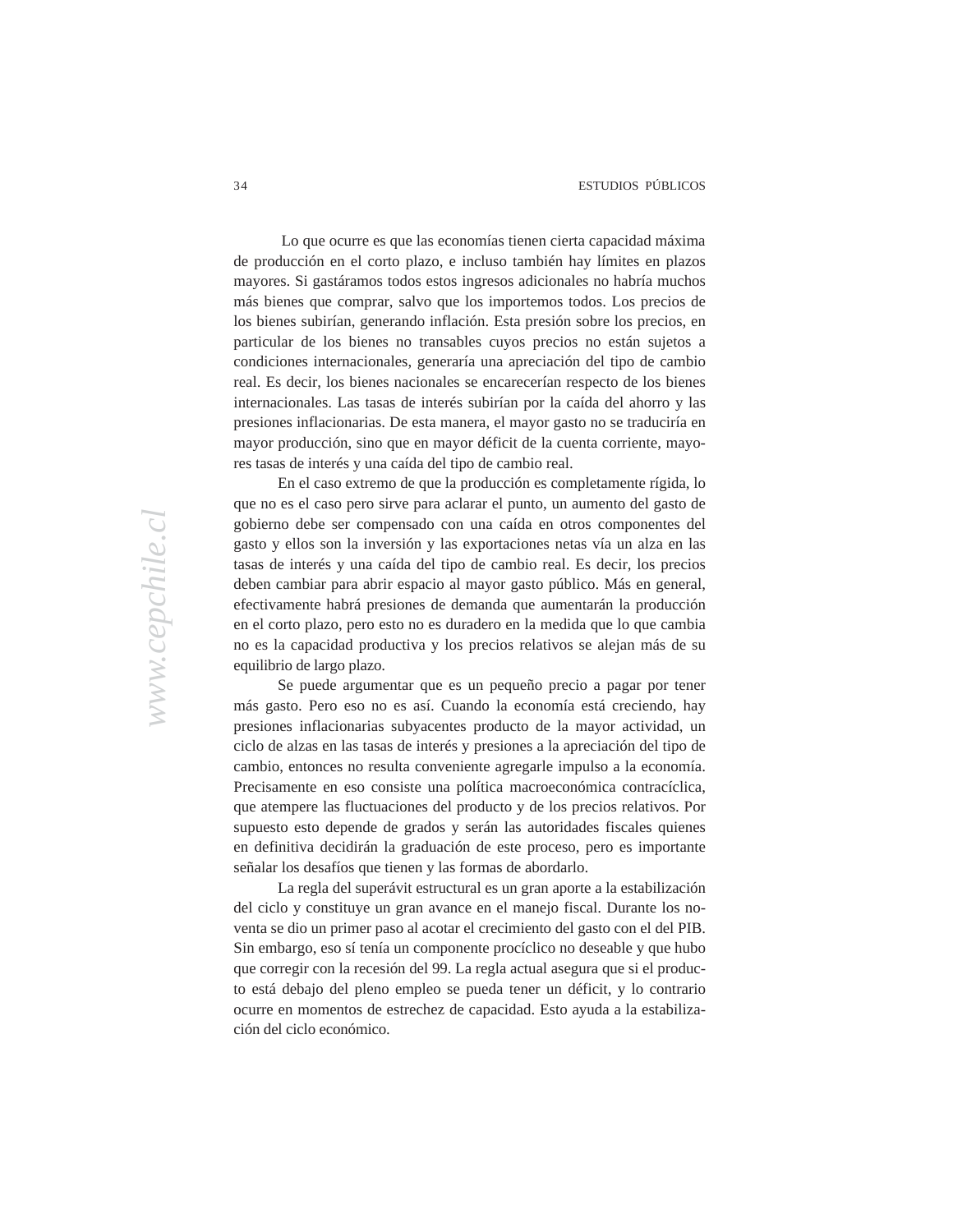economy has slowed somewhat since the coalition's early years in sui embargo, aun pouria queuar un elemento procienco d mera vez se debería hacer evidente este año y que requiere de un examen 1980s, so as time passes, the compelling force of that initial motivation precio del cobre sube, es razonable suponer que también lo hace el precio precio del cobre sube, es razonable suponer que también lo nace el precio<br>de largo plazo que se usa en la regla. Esto ocurre debido a que la definición del precio de largo plazo del cobre de la regla es el correspondiente a los over social issues, such as the legal status of divorce and access to birth próximos diez años. Como los aumentos del precio del cobre tienen persiscontrol. Finally, by the 2005 elections, the Concertación will have held the tencia, debe también aumentar el promedio de los próximos diez años. Esto a presidency and a majority in the Chamber of Deputies (the legislative house su vez permite una mayor expansión fiscal. Ésta ocurre exactamente en moelectric primarie analysis en pulsos con esta de impulsos fiscales adicionales pues el PIB está por sobre su tendencia. Esto ocurre precisamente por la correlación positiva entre PIB, precio del cobre y actividad mundial. El caso opuesto sucedió cuando se inauguró la regla en un ciclo de precios del cobre muy bajos. En esa ocasión el precio era cercano a los 80 centavos de dólar la libra. De haber predicho el *boom* que experimentamos hoy, algo obviamente hipotético e imposible de concretar, la política fiscal hubiera sido más expansiva. Similarmente si mañana el precio inesperadamente colapsa, podremos haber hecho un presupuesto muy optimista. Sin embargo, aún podría quedar un elemento procíclico que por pricuidadoso. Éste se refiere al precio del cobre de largo plazo. Cuando el

Para ilustrar este punto se puede realizar el siguiente ejercicio. Supongamos que el precio del cobre es igual al supuesto en el último *Informe* de Política Monetaria, es decir este año sería en promedio 2,6 dólares por libra y el próximo año 2,25 dólares por libra. Supongamos ahora que se estima el precio del cobre de referencia, para los próximos diez años, usando un proceso autorregresivo de primer orden estimado con datos históricos. Esto es, se asume que los aumentos del precio del cobre persisten en el tiempo para ajustarse gradualmente a su tendencia de largo plazo que se asume en 1 dólar la libra. Finalmente, se usa un coeficiente de autocorrelación anual de 0,75, se estima además que 10 centavos de dólar la libra representan mayores ingresos por 0,5% del PIB y se asume un crecimiento de tendencia del gasto de  $5\%$ <sup>19</sup>. Estos cálculos son ilustrativos y usan estimaciones gruesas pero sirven para ilustrar el dilema de la política fiscal. Basado en estos parámetros se podría estimar cuál es la expansión del gasto público consistente con la regla. Al realizar este ejercicio se concluye que el gasto tendría una tasa de crecimiento anual de 15% el 2007 y de 2% el 2008. Claramente estas magnitudes exacerbarían el ciclo económico<sup>20</sup>.

<sup>19</sup> Habría también que agregar los intereses del superávit que se va acumulando, pero no debería haber un cambio muy significativo. Por ejemplo, un superávit de 5% del PIB en un año invertido a un 5% anual da 0,25% del PIB en intereses, lo que es aproximadamente un punto porcentual del gasto de gobierno.

<sup>20</sup> Esto asume que el resto de operación de la regla sigue su tendencia, lo que no necesariamente debiera ocurrir, pero las cifras que aquí se discuten son ilustrativas de las diferencias entre distintos escenarios.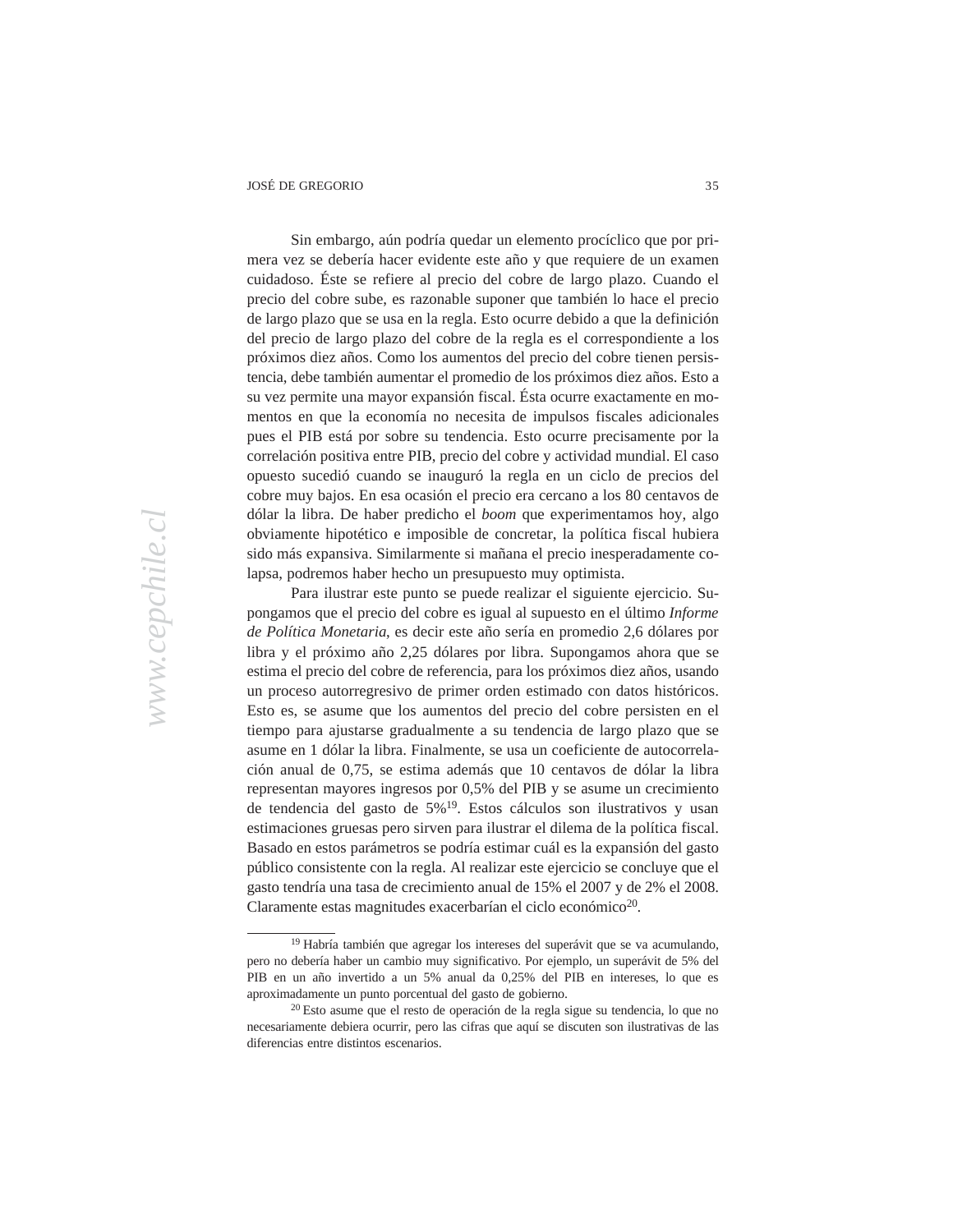economy has slowed somewhat since the coalition's early years in Alguien podría pensar que el comité de expertos debería considerar las repercusiones macro de su estimación y actuar con cautela. Pero ésta no es la idea del comité de expertos. A mi juicio las instituciones funcionan cuando hacen la tarea para la que fueron creadas. El desafío es entonces de la política fiscal y requiere de algunas decisiones importantes. Creo que podemos pensar en tres alternativas:

- 1. No hacer nada y dejar que ocurra dicha expansión del gasto y frenar presidency and a majority in the legislative house house house house posteriormente. La política fiscal es un dato para la política monetaria y presumiblemente esta expansión, en la medida que agregue presiopresumeremente esta expansión, en la medida que agregad presidentes inflacionarias, significará tasas de interés más altas, tipo de camsistematiconalmes, significara asses de mieros mas anas, apo de cam-<br>bio real más apreciado y más crecimiento el 2007. La situación se corruption charges against members, including the stripping of revertiría el 2008, con menor crecimiento, depreciación del tipo de probable of the coalition of the coalition's deprediction as cambio y tasas probablemente algo menores.
- embro y usus procubemente the reins of menores.<br>2. Ajustar el precio de largo plazo para darle mayor gradualidad al ajuslong. One might conclude, then, that the coalition is simply ready to expire. te. Esto no necesariamente significa cambiar la regla, pero sí implica no. Esto no necesariamente significa cambiar la regia, pero si impresionalmente combination. Una opción es decir que se modificar su forma de implementación, e na operar es deen que se pensará en el precio de referencia mirando a 30 años hacia adelante, pensaria en er precio de referencia initialidade a 50 años nueva declarado, o alternativamente usar el precio de los próximos 10 años ponderado In the first place, the Chilean economy has come through the last five years con el precio de referencia del año anterior. Esto último es igual a in far better shape than that of any of its Southern Cone neighbors, and ajustarse gradualmente al precio de referencia.
- employees and gradualment e un freedo de referencial.<br>3. Usar parte del potencial "gasto excesivo", aquel que pueda tener Esta para del potentiam gasto executo, que que pacada tener efectos indeseados sobre el ciclo, en áreas de poco impacto macro. economic steed is sucre of the istues, en areas all poles impacts matrix.<br>Es decir que sean plenamente consistentes con la regla fiscal en su Es deen que seun prenumente consistentes con la regia riseal en su<br>dimensión de ahorrar para cuando la bonanza haya pasado, y al mismo tiempo, ser consistentes con la capacidad de la economía de absorber el mayor gasto sin sobresaltos significativos. Aquí quisiera destacar y profundizar en una propuesta presentada en el mensaje presidencial del 21 de mayo que tiene que ver con el seguro de desempleo.

Si se quiere conciliar estabilidad macroeconómica con compromiso de gastar el componente permanente de la bonanza y, al mismo tiempo, hacer un importante esfuerzo en el ámbito social donde tenemos enormes desafíos, es posible incrementar el fondo solidario así como otorgar una transferencia de gasto a las cuentas individuales de seguro de desempleo. Esto es transformar ahorro público en ahorro privado<sup>21</sup>, lo que eventual-

<sup>21</sup> Esto es obvio en el caso de transferir recursos a las cuentas individuales, y en el caso del incremento del fondo solidario es más bien un tema de convenciones contables, aunque conceptualmente es ahorro del sector privado donde el beneficiario no está definido *ex ante*.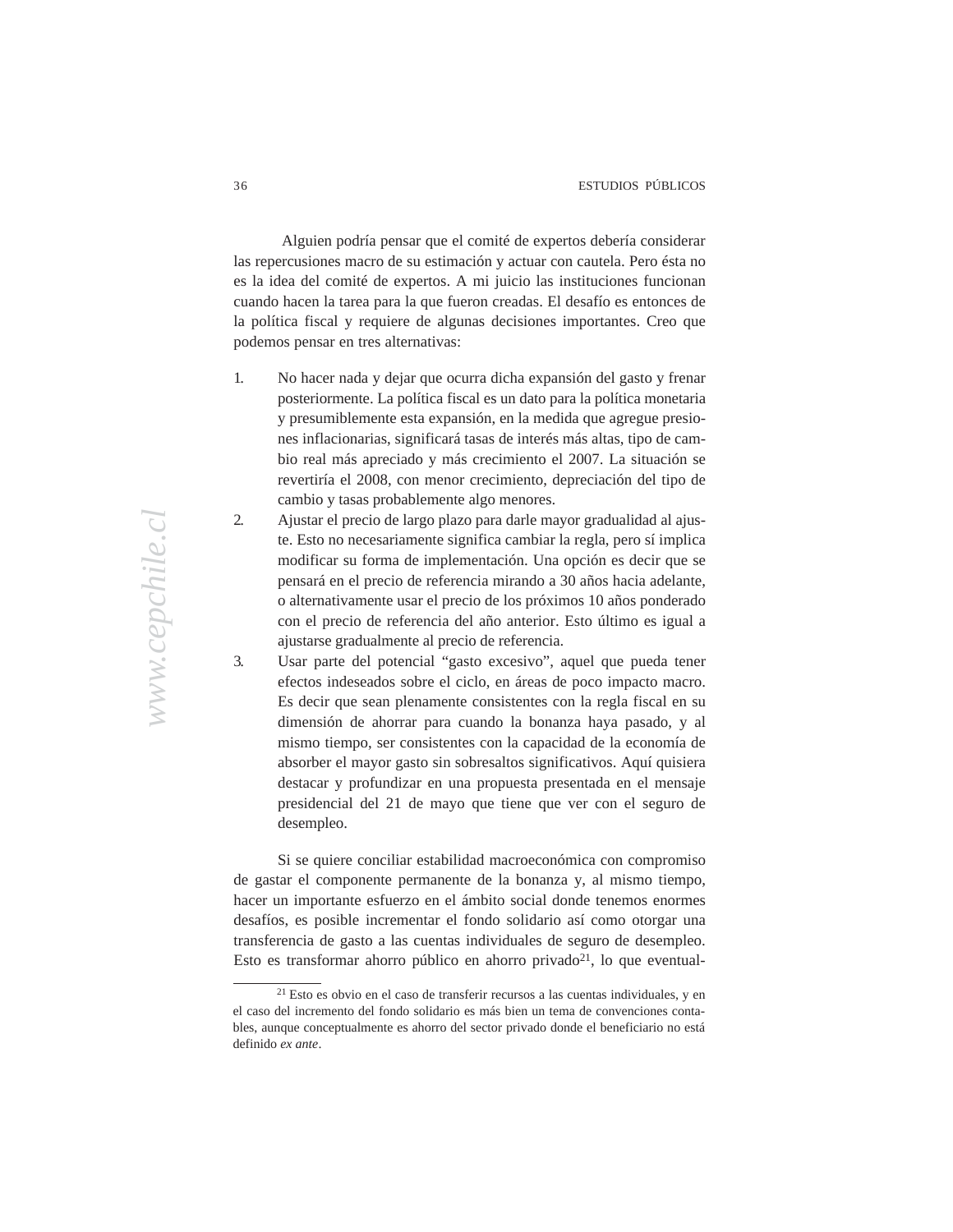economy has slowed somewhat since the coalition's early years in mente no debiera tener impacto agregado. Tiene además otra gran contribución macroeconómica y es la de proveer un estabilizador automático al ciclo. Si hay algo que la política fiscal en Chile no ha tenido son estabilizadores automáticos fiscales por el lado del gasto. En países desarrollados estos son los generosos sistemas de subsidio de desempleo, los que generan expansiones automáticas en recesiones. Sin embargo, esto tiene serios problemas de incentivos y en Chile se innovó con un creativo sistema de seguro de desempleo basado en la capitalización individual y un fondo solidario. Esto puede tener un impacto estabilizador importante. Por lo tanto, a mi juicio, el incrementar el fondo solidario del seguro de desempleo así como entregar una transferencia a las cuentas individuales es macroeconómicamente positivo, es consistente con la regla fiscal y es de un importante contenido social pues entrega recursos a quienes más lo necesitan en tiempos de dificultad económica. En la medida que haya recursos en las cuentas de seguro de desempleo y no se ocupan, serán complementarios a las pensiones de los beneficiarios con el subsidio.

Aquí he esbozado una idea general que ciertamente requiere de análisis más detallado y cuidadoso. ¿Cómo asegurar y diseñar su progresividad en términos sociales? ¿Cómo diseñarlo de manera que no afecte negativamente las decisiones de trabajo y búsqueda de empleo? ¿Cómo graduarlo de manera que no se transforme en gasto corriente y sea efectivamente ahorro para situaciones de desempleo?<sup>22</sup> Ésas son algunas de las preguntas que se deberían responder para evaluar con más cuidado esta propuesta, pero puede contribuir a abordar los desafíos que enfrentará la política fiscal<sup>23</sup>.

<sup>22</sup> Cowan, Huneeus y Micco (2006) desarrollan una idea similar respecto de las cuentas individuales. Dicha propuesta consiste en suplementar con fondos públicos, con igual monto, las cotizaciones previsionales y al seguro de desempleo de las rentas más bajas.

<sup>23</sup>**Post scriptum al 31 de agosto de 2006**: Este trabajo fue preparado antes que se reunieran los comités de expertos que definen el producto potencial y el precio del cobre de largo plazo relevantes para la aplicación de la regla fiscal. El comité de expertos del precio del cobre determinó un precio de largo plazo de 121 centavos de dólar la libra. En este caso, y dadas declaraciones públicas del Ministerio de Hacienda, el crecimiento del gasto consistente con la regla fiscal y con el que se preparará el presupuesto para el 2007 será entre 8 y 10%. La discusión del texto ha supuesto que el precio del cobre de largo plazo hubiese resultado más alto, llevando el crecimiento del gasto consistente con la regla a niveles de 15%. Esta cifra ciertamente hubiera provocado serios trastornos macroeconómicos por la capacidad de absorción de la economía de un gasto de esas proporciones. Sin embargo, la discusión y propuesta discutida en este trabajo seguirá siendo válida en la medida que el elevado precio del cobre persista, y también tiene un mérito por sí misma en caso que se quieran discutir alternativas de ahorro de estos recursos, pues en este caso es transferir ahorro público a ahorro privado. Desde el punto de vista de la estabilidad macroeconómica, del funcionamiento del mercado del trabajo, y de apoyo a los sectores más necesitados, el fortalecimiento del seguro de desempleo es una de las áreas de mayor impacto.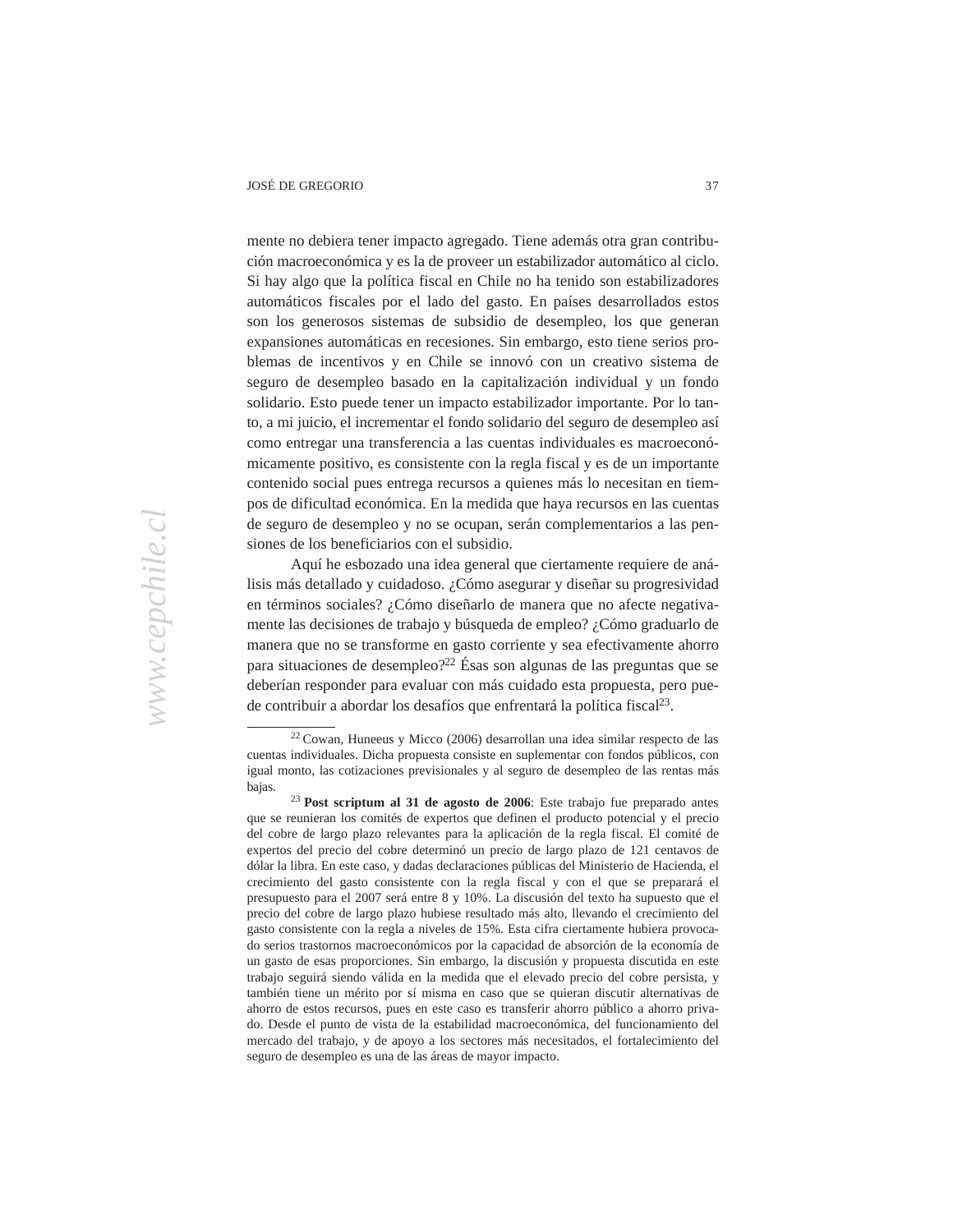Otro aspecto importante a la hora de analizar la bonanza cuprífera es considerar sus implicancias cambiarias. Como ya discutí, la apreciación del tipo de cambio real es parte del ajuste al shock externo, y con un sistema de flotación así como con una política fiscal austera estos efectos son aminorados. Sin embargo mi impresión es que en algunos momentos se ha tendido a sobredimensionar el impacto que tiene sobre la economía. El sector productor de cobre es importante, pero una parte importante es participación externa y la parte nacional ahorra la mayoría de los ingresos extraordinarios.

economy has slowed somewhat since the coalition's early years in

La evidencia empírica, tanto para Chile como para países de la  $OECD<sup>23</sup>$ , indica que un aumento de los términos de intercambios de 10% resulta en una apreciación de alrededor de 3%. Desde el 2003, cuando el tipo de cambio real alcanzó el máximo de esta década (Figura Nº 9), hasta el 2006, asumiendo que permanece constante por el resto del año, el tipo de cambio real se habría apreciado un 14%. Por su parte aunque el precio real del cobre habría aumentado un 177%, los términos de intercambio lo habrán hecho sólo un 49%. Usando la elasticidad histórica podríamos explicar la

### FIGURA Nº 9: TIPO DE CAMBIO REAL A PESOS POR DOLAR Y PRECIOS ACTUALES (in the shape that  $\alpha = \frac{1}{2000} = 317,$ ) (Índice, base abril  $2006 = 517.3$ )



*Fuente*: Banco Central de Chile.

 $23$  Broda (2001), Caputo y Dominichetti (2005) y De Gregorio y Wolf (1994).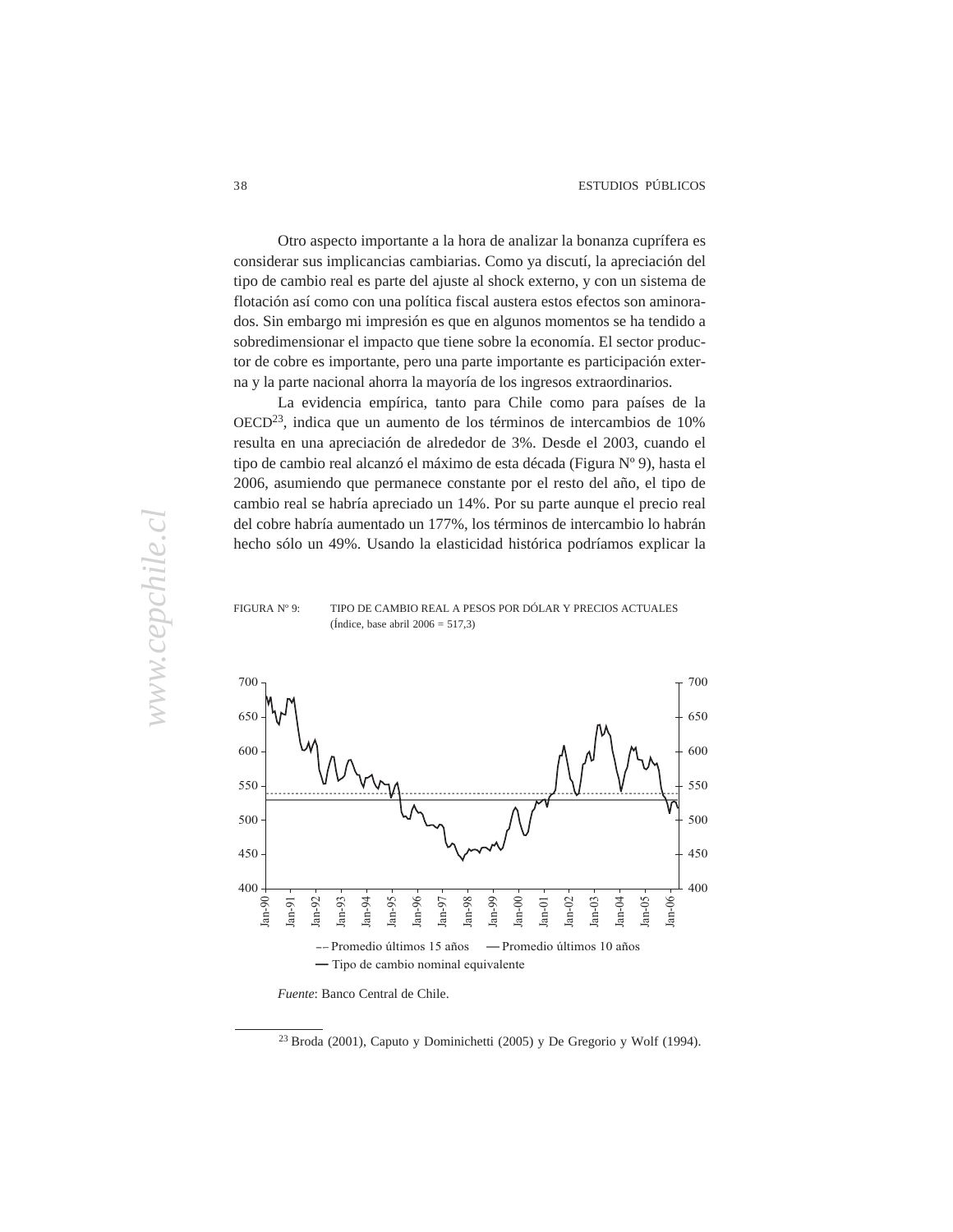economy has slowed somewhat since the coalition's early years in caída ocurrida en el tipo de cambio real en los últimos tres años por el efecto de la ganancia de términos de intercambio. A esto debemos agregar el hecho de que la mayoría del aumento de ingresos proveniente del mejoramiento de las condiciones externas se ahorra y asimismo no existen presiones financieras, por ejemplo debido a la abundancia de ingreso de capitales, que presionen el tipo de cambio. Existen muchos otros factores que determinan el tipo de cambio, en particular en sus movimientos de corto plazo, pero estos cálculos sugieren que es difícil que en la coyuntura actual el tipo de cambio real se aprecie significativamente.

En materia monetaria-cambiaria hay que persistir con lo hecho hasta ahora. Como he tratado de argumentar, el esquema de política monetaria es el más adecuado en la actual coyuntura. De haber tenido este esquema a fines de los noventa habríamos pasado mucho mejor la crisis de los mercados emergentes. La política monetaria no se mide por el activismo de las autoridades ni por el número de medidas que se toman sino que por sus resultados. Lo que hemos visto en años recientes es la mejor contribución que las políticas macroeconómicas pueden hacer al crecimiento de largo plazo. Por supuesto, esto es una condición necesaria, no suficiente para In the first place, the chilean economy has come through the come through the last five years five years five years five years five years five years five years five years five years five years five years five years five ye crecer más.

La intervención sólo se justifica cuando se observa un desalineamiento significativo que ponga en peligro la estabilidad de la economía. Nunca se puede descartar, pero la experiencia muestra que pensar que se puede graduar una apreciación puede generar efectos indeseados a los que se quiere evitar. Hay que fortalecer la credibilidad de la flotación y las eventuales intervenciones. Se podría intervenir, quedar tranquilos y ser felicitados por pragmáticos, pero dañar seriamente la credibilidad y el funcionamiento futuro de nuestro esquema de política. Para intervenir necesitamos estar relativamente convencidos de que hay una sobrerreacción cambiaria, que ésta es dañina para la economía como un todo, y que la intervención tiene una probabilidad elevada de éxito.

> Asimismo, para aumentar la efectividad y credibilidad del régimen cambiario debemos fortalecer este esquema a través de seguir mejorando la información acerca de las operaciones del banco central, incluyendo aquellas con el fisco, para evitar impactos indeseados en el corto plazo que puedan surgir del desconocimiento.

> Por otra parte, hay que ser cuidadosos al argumentar que debemos arreglar problemas en sectores específicos por la vía de la intervención cambiaria. Bajo el supuesto de que es efectiva, sobre lo cual hay un debate no resuelto en particular cuando no se observan desalineamientos evidentes, se pide intervención cambiaria por el daño que sufren algunos sectores.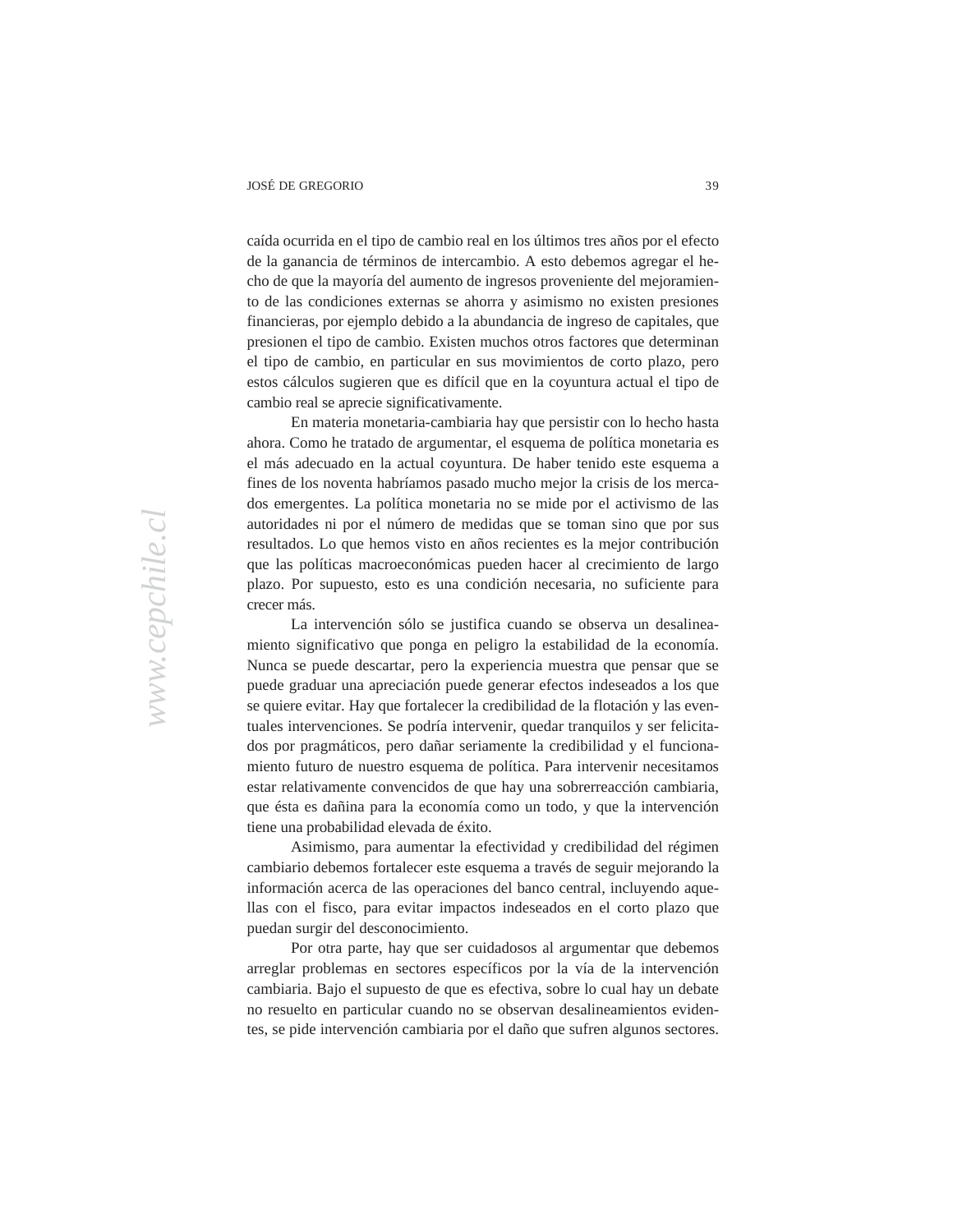economy has slowed somewhat since the coalition's early years in Afectar el tipo de cambio para ir en ayuda de sectores específicos es una política muy ineficiente, porque el beneficio que reciben los productores afligidos también lo reciben todos los otros que no lo necesitan. Es decir, es una política muy mal focalizada.

Por último, quisiera referirme a otra propuesta que también circula en el ambiente y es la necesidad de aprovechar esta coyuntura para tomar un seguro macro para cuando caiga el precio del cobre y así evitar la excesiva volatilidad que nos generan los mercados financieros internacionales. Para discutir esta idea hay que distinguir entre el seguro que pueden tomar las empresas del que puede tomar el país. Las empresas pueden buscar mecanismos en los mercados de derivados para aprovechar el ciclo de precios altos. Incluso desde la política pública se pueden buscar seguros para problemas específicos, como el precio de los combustibles. Sin embargo, estos son problemas de las empresas o de políticas específicas, pero no son relevantes desde el punto de vista macro. Al respecto, como argumenté anteriormente, no hay evidencia de que en el pasado reciente hayamos sufrido shocks particularmente severos de los mercados financieros internacionales, de manera que comprar un seguro macro es algo de segundo orden, que además envuelve elevados riesgos al tratarse de instrumentos exóticos. En todo caso sí hay que aprovechar de seguir mejorando la integración financiera de nuestra economía y el funcionamiento del mercado de capitales chileno para proveer un mejor manejo de los riesgos de las empresas y facilitar el financiamiento de la inversión. No obstante, desde el punto de vista de comprar seguros, el mejor seguro para nuestra economía es una buena política macroeconómica, y creo que Chile ha caminado en la dirección correcta llegando a tener una política macroeconómica de primer nivel. El desafío permanente es saber administrarla.

### **3. A modo de cierre**

Quisiera concluir señalando que soy un convencido de que el actual esquema de políticas macroeconómicas es el más eficiente para manejar esta bonanza. Como señalé anteriormente el éxito no se mide por el número de acciones ni la visibilidad de las medidas que se tomen. Tampoco hemos adoptado un régimen de moda ni es el resultado de una lección aprendida en los libros, u ortodoxia como dirán otros. Entiendo que a muchos les irrite que las autoridades digan que hay que hacer más de lo mismo, pero cuando estamos convencidos de que eso es lo mejor para el país debemos decirlo, así como también debemos ser capaces de ir aplicando las correcciones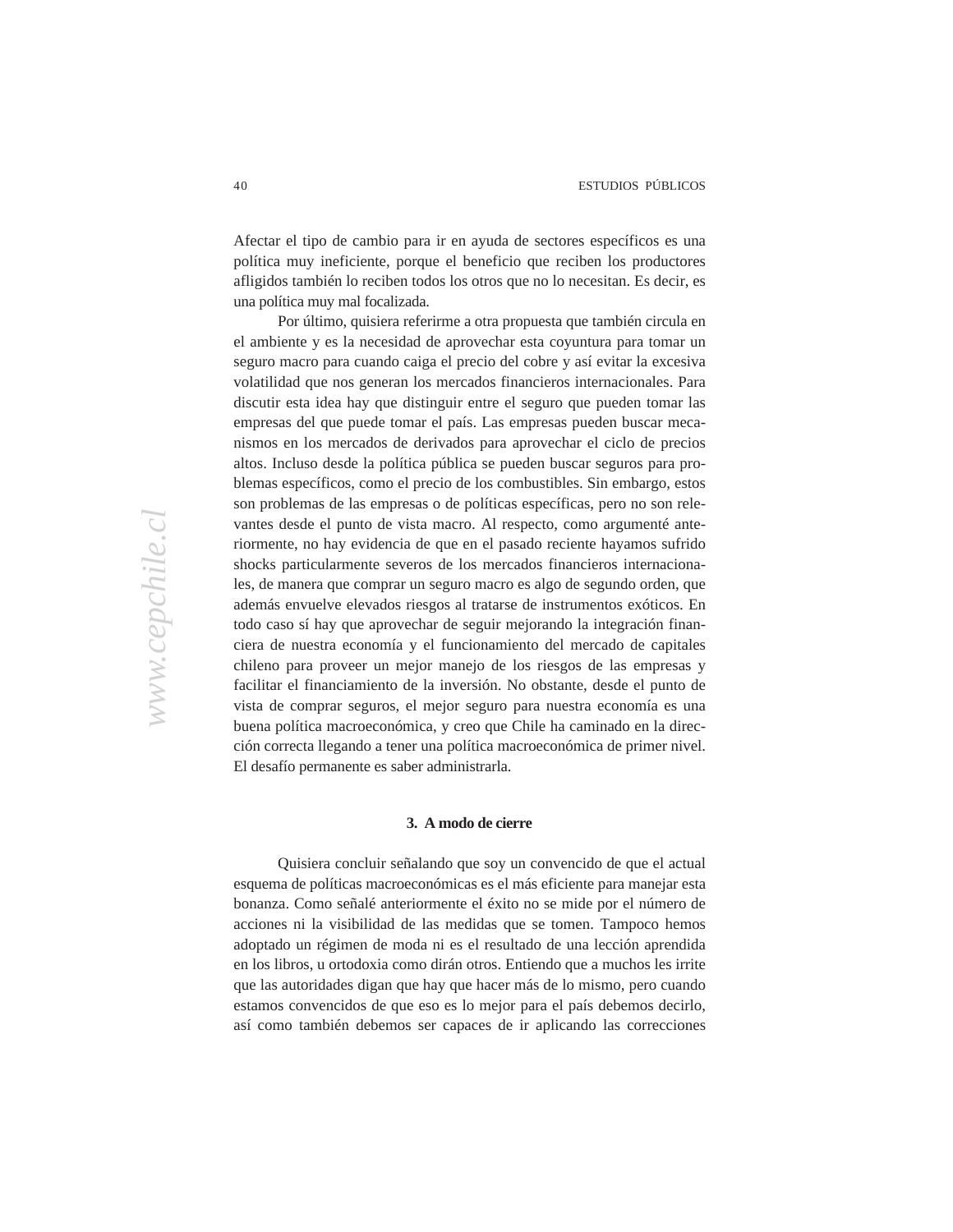economy has slowed somewhat since the coalition's early years in necesarias. Chile se ha caracterizado por su pragmatismo en materia de política económica y donde estamos hoy es el resultado de aprender de nuestros errores y también de los errores y aciertos de otros. No deberíamos temer a innovar ni cambiar el rumbo, pero no veo ninguna evidencia que nos sugiera innovar de manera importante.

#### control. Finally, by the 2005 elections, the Concertación will have held the **PRESIDENCIAS REFERENCIAS**

- Bennett, H. y R. Valdés (2001): "Series de Términos de Intercambio de Frecuencia Mensual para la Economía Chilena: 1965-1999". Documento de Trabajo N<sup>o</sup> Mensual para la Economía Chilena: 1965-1999". Documento de Trabajo N<sup>o</sup> systems, the Concertación is geriatric, bearing the scars of miscellaneous 98, Banco Central de Chile, mayo.
- Bernanke, B., M. Gertler y S. Gilchrist (1996): "The Financial Accelerator and the Flight to Quality". En *The Review of Economic and Statistics*, Vol. 78, N° 1, pp.  $1-15$ . pp. 1-15.
- Broda, C. (2001): "Coping with Terms of Trade Shocks: Pegs versus Floats". En American Economic Review, papers and proceedings, Vol. 1, N° 92, pp. 376-<br>280 380.
- Caballero, R. (2002): "Enfrentando la Vulnerabilidad Externa: Un Problema Financiero". En *Revista de Economía Chilena*, Vol. 5, Nº 1, pp. 11-36.
- Calvo, G. (2005): "Crises in Emerging Market Economies: A Global Perspective". The Frank Graham Memorial Lecture, NBER Working Paper N° 11305.
- Caputo, R. y B. Dominichetti (2005): "Revisión Metodológica en el Cálculo del IPE e Concertación may well be in a position in 2005 to claim credit for good *Chilena*, Vol. 8, Nº 1, Banco Central de Chile, abril. Implicancias sobre los Modelos de Tiempo para el TCR". En *Revista Economía*
- Cowan, K. y J. De Gregorio (2005): "International Borrowing, Capital Controls and the Exchange Rate: The Chilean Experience". Documento de Trabajo Nº 322, Banco Central de Chile, por aparecer en Edwards, S. (ed.), *Capital Controls and Capital Flows in Emerging Economies: Policies, Practices and Consequence*, NBER, Chicago University Press.
	- Cowan, K., C. Huneeus y A. Micco (2006): "Una Propuesta para el Sistema de Pensiones: Un Subsidio a las Cotizaciones Individuales". Mimeo enviado a la Comisión Reforma Provisional.
	- De Gregorio, J. (2005): "Crecimiento Económico en Chile: Evidencia, Fuentes y Perspectivas". En *Estudios Públicos* Nº 98, otoño.
	- De Gregorio, J. y H. Wolf (1994): "Terms of Trade, Productivity and the Real Exchange Rate". NBER Working Paper Nº 4807.
	- Franken, H., G. Lefort y E. Parrado (2006): "Business Cycle Responses and Resilience of the Chilean Economy during the Last Fifty Years". En R. Caballero, C. Calderón y L. Céspedes (eds.), *External Vulnerability and Preventive Policies*. Banco Central de Chile.
	- García, C. y J. Restrepo (2006): "The Case for a Countercyclical Rule-based Fiscal Regime". Mimeo, Banco Central de Chile.
	- Larraín, F. y F. Parro (2006): "Chile Menos Volátil". Mimeo, Universidad Católica.
	- Medina, L. y C. Soto (2006): "Copper Price, Fiscal Policy and Business Cycle in Chile". Mimeo, Banco Central de Chile.